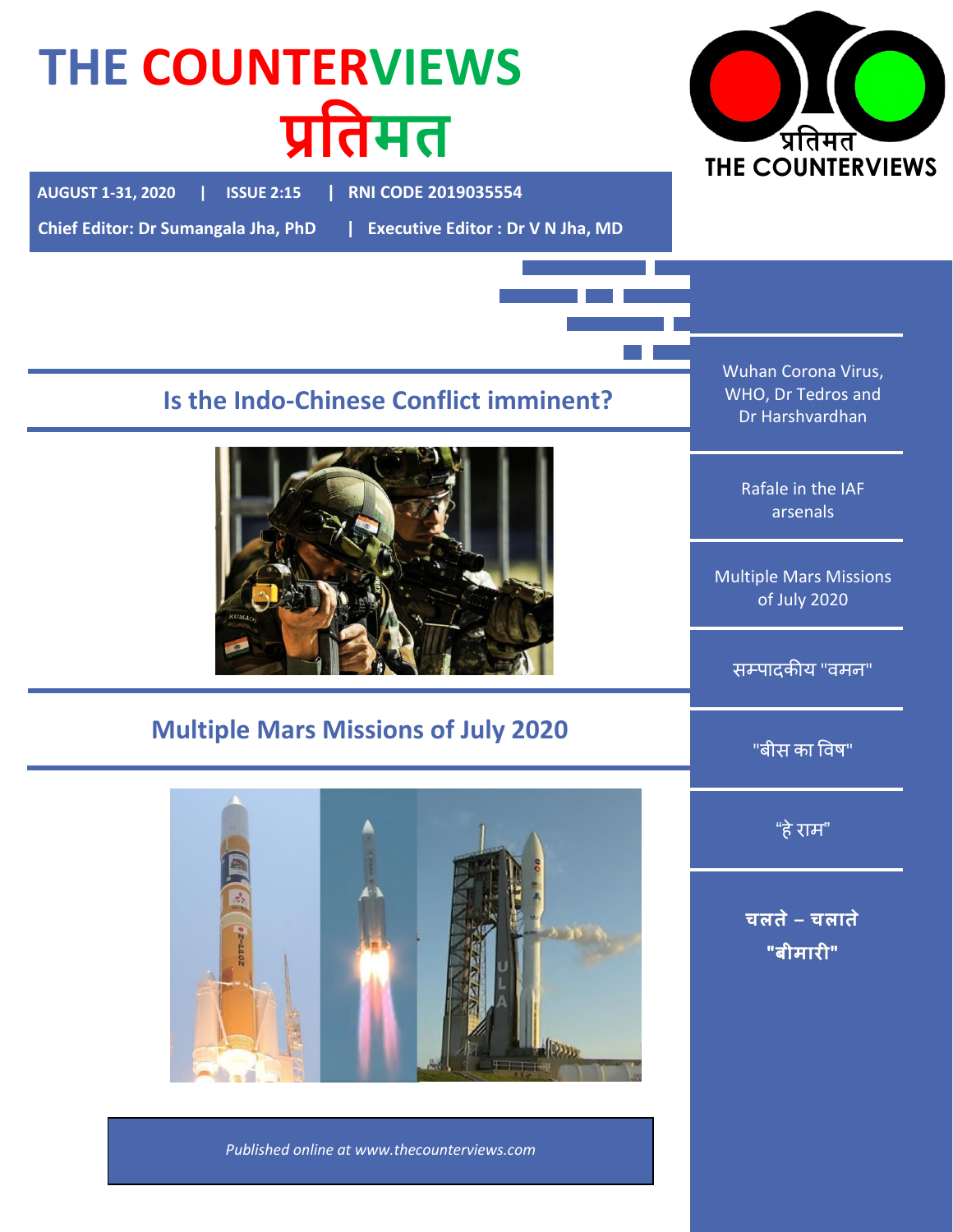## **Is the Indo-Chinese Conflict imminent?**

Post Galwan, if the build-up of the Indo-Chinese troops is of any indication, the clouds of war seems to be getting darker. At the North-Western front of the Line of Actual Control (LAC), the troops of the two countries are gradually getting amassed. In this nearly 880 Km stretch of the border, there are nearly six Divs of Indian Army deployed against nearly equal troops of the PLA. Such collection of the two armed forces are sure sign of an emerging conflict.

For any conflict to start in the present days, there have to be enough reasons as below: -

- a. Conflict of Territorial interests and national prides
- b. Failure of diplomacy to either to resolve the issue deal with warring nation.
- c. Will to conflict…either conscious or otherwise.
- d. Changes in the balance of power with expectations of a win.
- e. Interests of International players esp Major powers.

Invariably there are often some flash points to the start of a conflicts esp if the attacking side wants to take the enemy by surprise. There numerous books written on the causation of international conflicts…with a combination of theoretical and practical approaches to its causation relevant to different situations. Let us now examine whether the above causations are relevant to the present Indo-Chinese standoff.

### *Conflicting Territorial interests and national prides*

The present Indo-Chinese standoff is a result of the longstanding conflicting national interests. China has made up its policies of Expansionism. In fact, it is in their DNA. No sooner China got its freedom from the Japanese, they invaded and occupied East Turkestan (present Xinjiang) and Tibet on various pretexts. With the relative ease that PLA was able to successfully occupy its neighbouring states, was a morale boosting for them. Soon they also grabbed the part of territories of Mongolia, Manchurian and Hongkong. In 1962 war, strategic miscalculations by Nehru resulted in Chinese dominance and occupation of many of the Indian territories. They have now extended their grabbing arms towards the Taiwan strait and South China Sea. Their eyes are also on the isolated Japanese islands of Senkaku. All these are ample examples of Chinese expansionism. India on the other hand has never tried to grab the territories of its neighbours…weak or strong.

Having lost many parts of its territories to China in 1962 war, it is again faced with the gradual Chinese expansion in Ladakh, Sikkim and Arunachal. Clearly 'defence by denial' policy across LAC of earlier Indian govts by not constructing

transportation infrastructures in the boarder areas have failed. Our troops were unable to keep vigil on the inaccessible areas but on the other hand, PLA intruded at will. It was only after a major PLA intrusion at Chumur in 2011 that Govt of India realised its folly. Defence Minister admitted in the parliament that lack of transportation & communication network along LAC was a major issue to keep a vigil on the LAC. This is the time that the UPA govt decided of building the border roads. After the PLA occupied the Daulat Beg Oldie airstrip for over 3 weeks in 2013, an urgency was felt to build the roads. However, during these times, the UPA govt had altogether a different priority to save their image of a corrupt and inefficient govt having policy paralysis, hence, had no time to act urgently on the border roads.

The Counterviews Issue 2:15 National defence and national pride were one of the election slogans of the NDA that came to power in 2014. Border infrastructures got a major boost in the new govt. The

**www.thecounterviews.com**

**Some major Chinese Forays in to Ladakh** 2008-Skakjung, Koyul, 20 km 2009 -Demchok, 10 Km -Chumur, 5 Km -Raki Nalla, 5 Km 2011 –Yangse, 5 Km -Chumur 10 Km Apr-May 13 –DBO Airstrip -Burtse 25 Km Sep 14 –Chumur 15 Km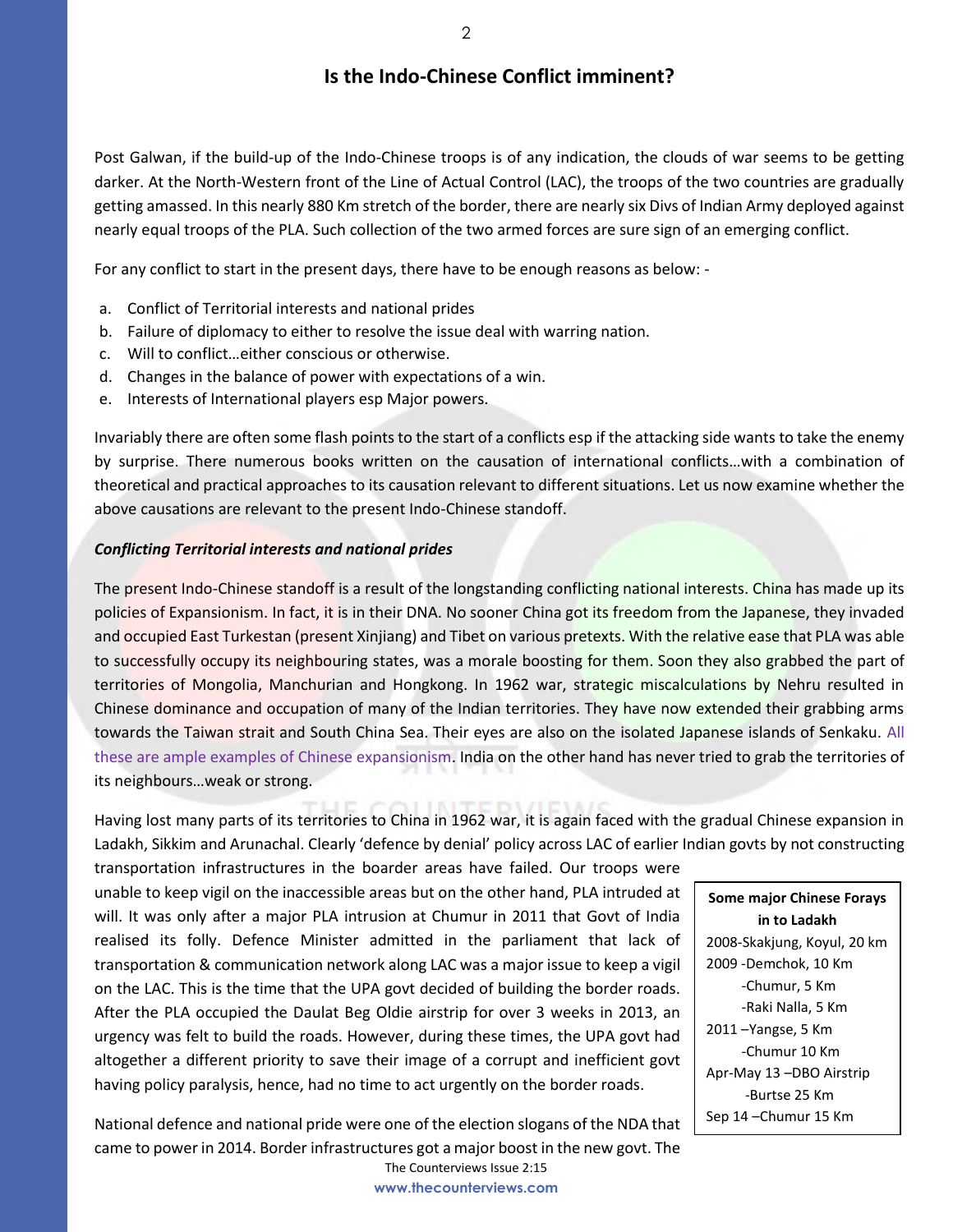highly efficient ministry of Shri Gadkari did a magical transformation of India incl his support to the border roads. It was hereafter that the stretch of the LAC where roads were built, was under vigil of the Indian forces that started troubling the PLA as they were checked from transgressing…and this continued in the remaining part of the LAC also. This action of the Modi govt was an essential part of national pride to check the previously happening PLA ingress in to the Indian territories at their will. This action of the new Indian govt had to continue all across the LAC which kept making PLA increasingly uncomfortable. This was also the reason why construction of the Leh-Durbuk-DBO road became a bone of contention for the Chinese that through a series of incident, acquired the current state. Now this is a national pride of India that is likely to take a beating if Chinese hegemony is accepted.

After 1962 war, there was complete thaw in the Indo-Chinese relations. However, some normalisation started in late 80s and 5 agreements of peace & tranquillity were signed between the two nations in 1993, 1996, 2005, 2012 & 2013. Although no major conflagration has taken place in this period but Chinese incursions in to Indian territories have continued and many major intrusions have taken place including some major standoff after the present govt decided to stop their incursions unopposed as listed opposite.

### *Failure of diplomacy to either resolve the issue or deal with China*

Diplomatic inadequacies in dealing with the Chinese are glaring. Right from the days of independence, we have been failing to deal with the Chinese. British had a dictatorial diplomatic grip on the Chinese who had lost honour to the Japanese. Under those circumstances, whatever the relatively mightier British dictated, Chinese/Tibet had to accept. Japanese were least bothered for the Chinese. However, after independence of India, Nehru govt failed to take advantage of the grip what British had. By the time Nehru realised of the immensely growing Chinese strength in early 50s, damage had already been done. Thereafter too, Nehru lived in fool's paradise of the so called '*panchsheel agreement*' which the Chinese violated at will. Nehru was dictated to accept one China policy from those days itself

whereas the Chinese never lost opportunity to break or occupy Indian territories. At no time did Nehru emphasise on to the Chinese to honour J&K accession to India. The result is before us. Even the later Indian govts have not faired any better. At no time have we posed any diplomatic challenge to the Chinese which are in plenty as enumerated opposite. The existing Indian stand on various bilateral / international issues pertaining China is highly flawed, sheepish. The worse, it is a oneway diplomacy…not to offend the Chinese while they continue hurting Indian interest in all possible areas. This ridiculous approach od Indian diplomacy cannot continue any more. We must say…enough is enough.

### **Possible diplomatic offensives & recourse against China**

- Denounce 'One China policy'.
- Recognise Taiwan; Tibet govt in exile.
- Object OBOR passing thru' India.
- Support Bhutan causes against China.
- Support free SCS, seek Contempt of ICJ ruling violation against China
- Human Rights issues of Uighurs, Tibet & Hongkong to be highlighted.

The present heads to the two states had taken some special initiatives

to improve the frozen Indo-Chinese relations. It started with PM Modi's reach for the neighbours. He first invited President Xi in 2014 to Gujarat for informal dialogues. The same was reciprocated by Xi through Wuhan initiative in Apr 2018 followed later by Chennai connect in Oct 2019. The bilateral relations did appear to improve in some fields esp in the economic cooperation. The bilateral trade took a leap jump. Chinese FDI and some 'Make in India' initiatives were really praiseworthy although trade-deficit increased. However, strategic Indian interests remained frozen as demonstrated time and again by the Chinese siding with the Pakistani terrorists, Chinese objection of Indian entry to NSG, Indian acclaim of the permanent seat at the UNSC and so on. It is noteworthy that the Chinese policies of the intrusions in Indian territories continued as before albeit with a difference that in Modi's India they were physically countered by the Indian forces. It led to long standoffs whether in Chumar (2014), Doklam (2017), Naku La or Pangong (2019). It is believed that the proximity of the two heads of states lead to the peaceful settlements. Raising of eyebrows on the Chinese for their repeated incursions were natural but there always remained a mitigating factor of

> The Counterviews Issue 2:15 **www.thecounterviews.com**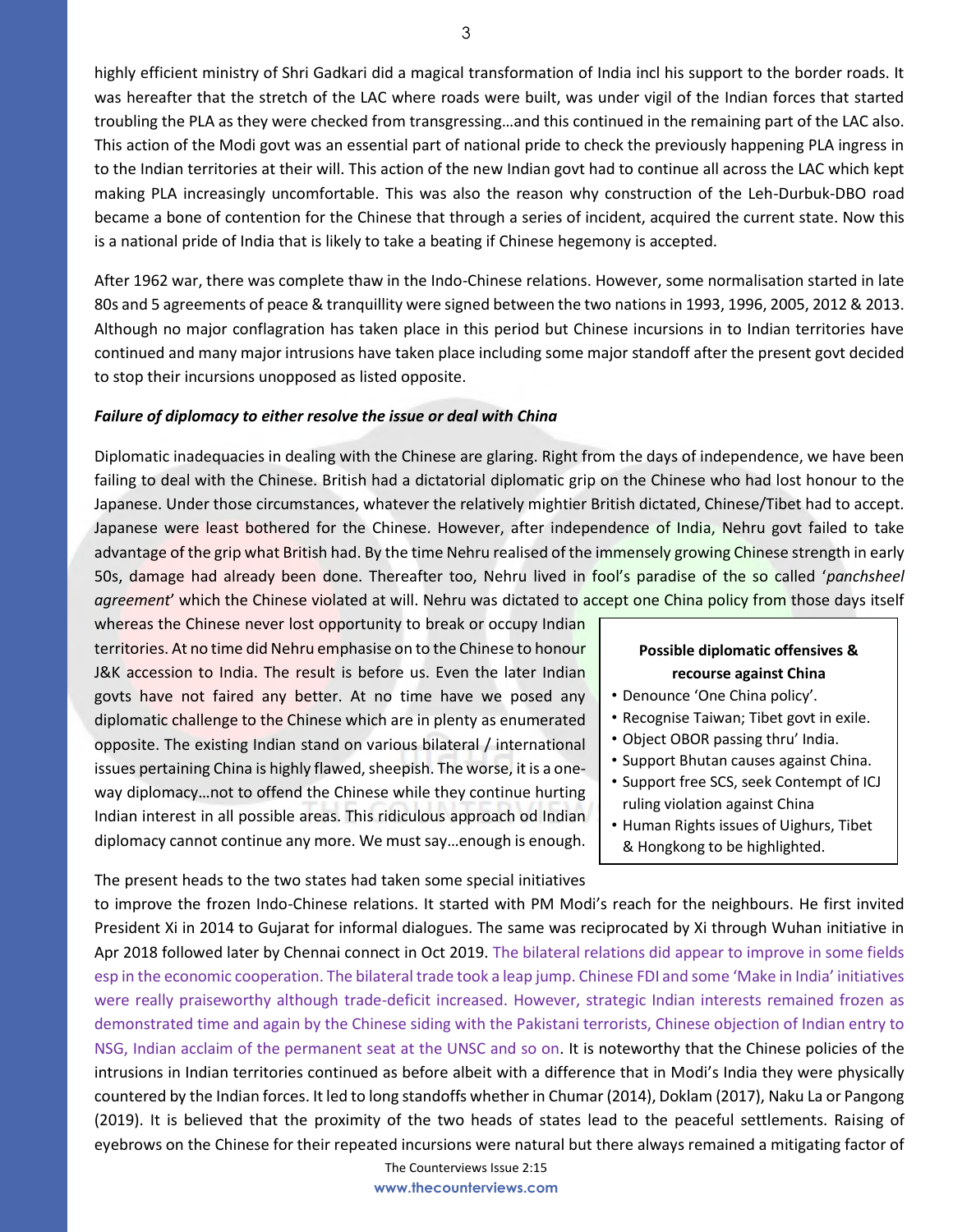'ill-defined LAC'. Chinese disregard for the integrity of India also remained treacherous when they dragged India to the UNSC a couple of times on our internal matters. Strangely, India continued observing the "One China Policy" despite numerous Chinese provocations.

The present PLA incursion inside Indian territories in Ladakh too is the part of the similar Chinese mindset. No doubt there is a gross failure on part of the Indian intelligence and Army's alertness in preventing the PLA from transgressing in to territories all along Ladakh. The standoff between the two belated though, was obvious, just like the previous times. This time too, the negotiations on 06 Jun 20 appeared to have yielded positive result on de-escalation. It is debatable whether the CO of 16 Bihar regiment should have indulged in physical reaction to the continued presence of the PLA tents in the Indian territories at PP14 at Galwan despite claimed de-escalation. As per the earlier five agreements of peace & tranquillity (of 1993, 1996, 2005, 2012 & 2013), he should have avoided using physical force to uproot the camps and just reported of the PLA presence to his higher up for another round of military level negotiations to resolve it. However, that was not to happen. The Chinese too are not unblemished. Their ingression in to Indian territories time and again, at various places across the LAC is anything but tolerable, yet India has been tolerating for decades. At Galwan itself, not moving back on 10-11 Jun 20 despite agreements of de-escalations speaks very poor of their intent. Further, being in possession of the improvised crude lethal weapons were in violation of the agreement and finally, attacking the probing Indian 'Patrol Party' as they approached, is the equal violations on their part…just as it was on part of CO, Bihar Regt. Beyond all these small happenings, the Chinese hegemony of not moving back from the Depsang and Pangong area in the aftermath of the Galwan violence is highly condemnable which has brought the two nations at the brink of war. A country aspiring for superpower status, should have shown this gesture of moving back…even if that is a disputed few kilometers of the barren territories rather than coming to war. If the war breaks-out for that little portion of land, the world will surely hold China responsible for the ensuing losses and devastations that may be caused. Chinese will be libelled as clear aggressor. None in the world can justify the Chinese actions…either of the repeated ingress to Indian land, the Galwan violence, the military standoff thereafter and if the war breaks out. It does not speak well for an aspiring superpower to go to war for a small piece of barren land belonging to the other country.

Galwan Violence leading to deaths have varied reactions in the two countries. On one hand it clearly angered the entire Indian psyche, the Chinese have downplayed their losses. On the Indian side, it was the anger of not only the loss of 20 lives of the beloved soldiers but several Chinese incitements like the PLA occupation of Depsang area &

Pangong lake as well as the preceding PLA incursions in Naku La and Doklam. Indifference and lack of sincerity of the Chinese delegations on LAC settlement too have been worrisome. Chinese have been indulging in anti-India activities with Pakistan at the UN. Of late, Chinese have also been inciting Nepalese govt and Myanmar insurgent groups against India who in turn, support and assist N-E insurgents. Hence, the Indian anger is the net-sum result.

**Paradigm shift in Indo-Chinese negotiating Policy**  -Don't trust the Chinese as to what they say and do. -Indian Forces to open fire in defence at LAC. -No negotiation on Galwan valley, DBO and Pangong Tso. -No compromise on a "threat-free road" to DBO. -Liberate finger 4 to 8 of Pangong Tso. -No more 'Defence by Denial", Now 'Defence by Offence'. -Confront on all 3 fronts, Diplomacy, Economy & Military.

Post Galwan violence, there is a paradigm shift in the Indian stand to the territorial issues…that the Chinese will have to vacate every inch of Indian land occupied...that Chinese unilaterally declaring a given sector as disputed and then transgressing will not succeed any more. The Chinese saying something and doing something else lack trustworthiness. Although Chinese want to keep India engaged in long intractable military talks without actually showing the results on ground, India has not yet given up a chance to diplomacy. However, the change in Indian stance is clear…that 'One China' stand has to be reciprocated with 'One India'…that expansionism of China whether in India,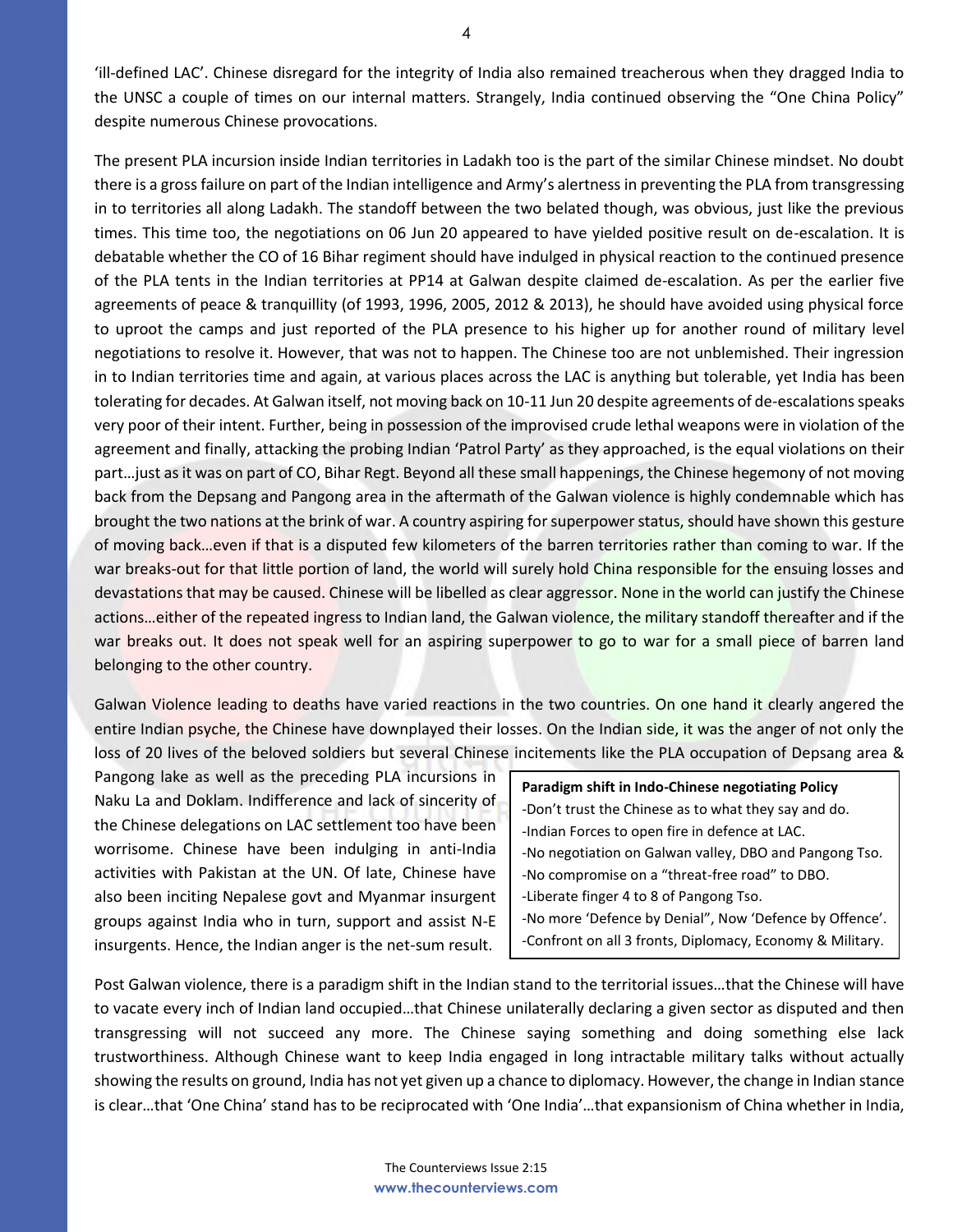Bhutan, Nepal, South China Sea or elsewhere is unacceptable…that Chinese Human Rights Violation in Tibet, Xinjiang & Hongkong are open to criticism…that Chinese bully will not be tolerated any more…

### *Will to conflict…either conscious or otherwise*

India has been always averse to war. Wars invariably bring devastations even if limited. India has never attacked any country but if attacked, it has not remained silent either. Except for the historical blunders of Nehru ji in 1962, no attacker has gone unpunished, incl China itself. India has long been pricked by Pakistan and China but it has never lost patience. Pakistan from time to time, is being punished adequately. China for decades, has been considered by the previous govts as very powerful and they never tried to counter their bullies & bluffs. But this cannot be permitted for ever. No country can afford to put its sovereignty at stake. Modi Govt for the first time countered them in 2014 in Chumar standoff and the trend continues. Every time, the Chinese had to retreat. In Ladakh, it must have been some severe lack of intelligence and failure to act in time that the Chinese have encroached. Once detected, it is the conscious will of the govt to get the territory back. Since both govts had taken a conscious decision to resolve the border dispute peacefully esp in the light of the Wuhan initiative and Chennai connect, the diplomacy is being given a chance. Otherwise, India would have launched attack within days of Galwan violence hence, a genuine question arises whether India still has the resolve or will to Conflict.

For India, it is no longer the question of 'Will to fight'. With the Galwan violence happening inside the LAC and the PLA sitting firm on our territories in Depsang and Pangong, it is no longer a matter of 'will' but the 'national sovereignty' at stake. More than 5 weeks have gone past the Galwan violence and despite series of negotiations and meetings at different levels with the Chinese, no concrete steps have been taken by them to vacate the Indian land…whatsoever stretch that might be. Every time they have talked to resolve peacefully but there is no action on the ground. It seems they are playing the same old tactics of keeping us engaged so that winter wraps the snow blanket at the area of operation and any military action will become extremely difficult, if not impossible. Hence, the matter is far beyond the 'will to conflict'. It is only a matter of choosing the time…as to when. Strategic analysts suggest that India must take initiative when the US presence is still at the SCS. Govt may take a call whether or not to cross the LAC…just like what Bajpayeeji had done in the Kargil war. Crossing the LAC will provide the tactical edge to the military whereas 'not crossing the LAC' will strengthen us with the international opinion…our right to liberate our territory.

### *Changes in the balance of power with expectations of a win*

It is worth noting that both India and China are nuclear powers but both have committed to 'No first Use'. However, in extreme situations, both have right to unilaterally change their positions. It must be ensured by both to exercise caution. If nuclear war erupts, none can win but humanity will surely lose. Hence, any Indo-Chinese conflagration will be on the conventional lines of the military engagement, most likely of limited scale at specified region. Whether China will risk their Expansionist ambition for a small stretch of Indian territory, remains to be seen. In most likelihood, if their common sense prevails, they will desist and will rather implement the agreed de-escalation. If not, they will have to bear the consequences.

It is mandatory to carry out a critical analysis of the balance of military powers before mounting an attack…with a clear edge with expectation of win. Here comes the strength of the military might, the operational area and the tactical approach. Chinese have a numerical strength of the Army of 1:1.5 over India but they have almost 20% of short-term inductees in the 'mandatory service' who join army for a short duration and then go back to pursue their education or trainings.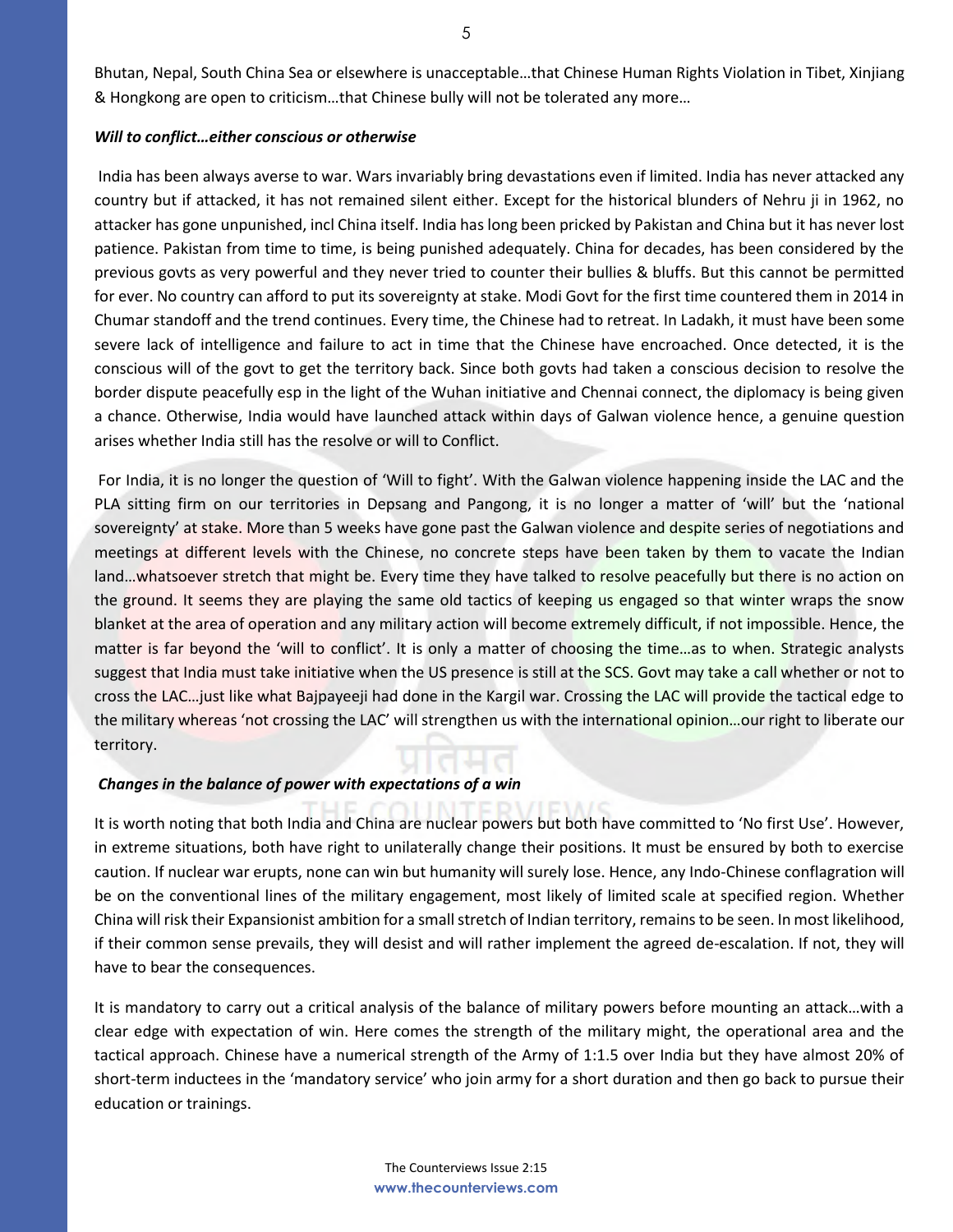The motivation level of high percentage of the 'single party Communist Party 'PLA' is questionable. They are like sheep, devoid of their voices. Most of them are against the repressive Communist govt which has snatched-off their democratic rights. Given a choice, many will like to revolt. On the other hand, Indian Army has fully dedicated, highly motivated nationalist regular forces ready to give everything for the sake of mother India. An example of it has been seen at the Galwan violence of 15/16 Jun 20.

In the Himalayan range of eastern Ladakh, the size of the PLA troops is largely irrelevant. The narrow valley and road

will not allow the troops, tanks, armoury to move in wider columns and there is no way that they can move over the ridge lines. Their concentration at one place in the Galwan valley makes them highly vulnerable to aerial attacks to the point of decimation. Here the Indian side has the advantage of deployment, being spread along the long stretch of the valley. The PLA may be having the numbers of the armoury but that is useless in the present context of conflict. Both in the rear stretch of the Galwan valley as well as in the plains of the finger areas of the Pangong, the PLA troops will find themselves as sitting ducks to aerial attacks by India.

On the Air Power, the Chinese will find itself under IAF air dominance. Their far flung Hotan and Ngeri airfields will be of lesser consequences in the eastern Ladakh. On the other hand, most of the IAF bases in J&K, Punjab and Haryana have their reach over Ladakh and Chinese territories. IAF has the attack aircrafts fully integrated with highly advanced AWACS as forcemultiplier with which they can dominate the airspace over the conflict zone. Chinese numbers stand divided between its coastline adjoining SCS and Ladakh. Their 2 aircraft carriers with

| Fighting elements of China vs India |                |          |
|-------------------------------------|----------------|----------|
| The<br>Fighting                     | China          | India    |
| Machine                             |                |          |
| Military                            |                |          |
| <b>Tanks</b>                        | 3500           | 4292     |
| Armoured Veh                        | 33000          | 8686     |
| Artillery guns                      | 3800           | 235      |
| <b>Towed Artilleries</b>            | 3600           | 4060     |
| Rocket projectors                   | 2650           | 266      |
| Personnel                           | 16 lakhs       | 12 lakhs |
|                                     |                |          |
| Air Force                           |                |          |
| Fighter jets                        | 1232           | 538      |
| <b>Bombers</b>                      | 371            | 172      |
| <b>Attack Hptrs</b>                 | 281            | 48       |
|                                     |                |          |
| Navy                                |                |          |
| <b>Aircraft Carrier</b>             | $\overline{2}$ | 1        |
| <b>Destroyers</b>                   | 36             | 10       |
| Frigates                            | 52             | 13       |
| Corvets                             | 50             | 19       |
| Submarine                           | 74             | 16       |

almost 100 aircraft cannot assist them in Ladakh. After Rafale joined the IAF, India will have the air dominance and then Rafale may prove to be a cat among the pigeons for the Chinese J-series of aircraft on which they fully depend.

The Chinese may make blunders to compare today's India with 1962, at their own peril. Today, the Indian troops are acclimatised to the greater heights of Himalaya. They are well mechanised and supported by the logistics in all corners of the country. After the formation of the CDS, there is excellent coordination between the three services. Now the IAF will be able to soften the ground targets before Army moves in. There are heavy aerial lift platforms in IAF that can quickly relocate the troops and equipment. India has the highly modern Mountain Strike Force (MSF) that can quickly launch counter-offensive in any theatre of Ops. In a nutshell, India can defend itself against any invader who will get a bloody nose for any misadventure. The balance of power for own territorial defence in new India has shifted to India than what was earlier.

### *Interests of International players esp major powers*

The interests of the major international powers in conflicts are immense. They either want their presence felt at the international stage, be seen as a major voice, promote their own interests or want their weapons to be sold. At times they may also want to teach a lesson or two to one of the parties at conflicts. Examples are plenty. Rarely we have seen a world power trying to diffuse tensions before a conflict broke out. The present role of the UNSC too is very dubious. Otherwise, Yemen, Syria, Iraq and several African countries would not have been ravaged with wars.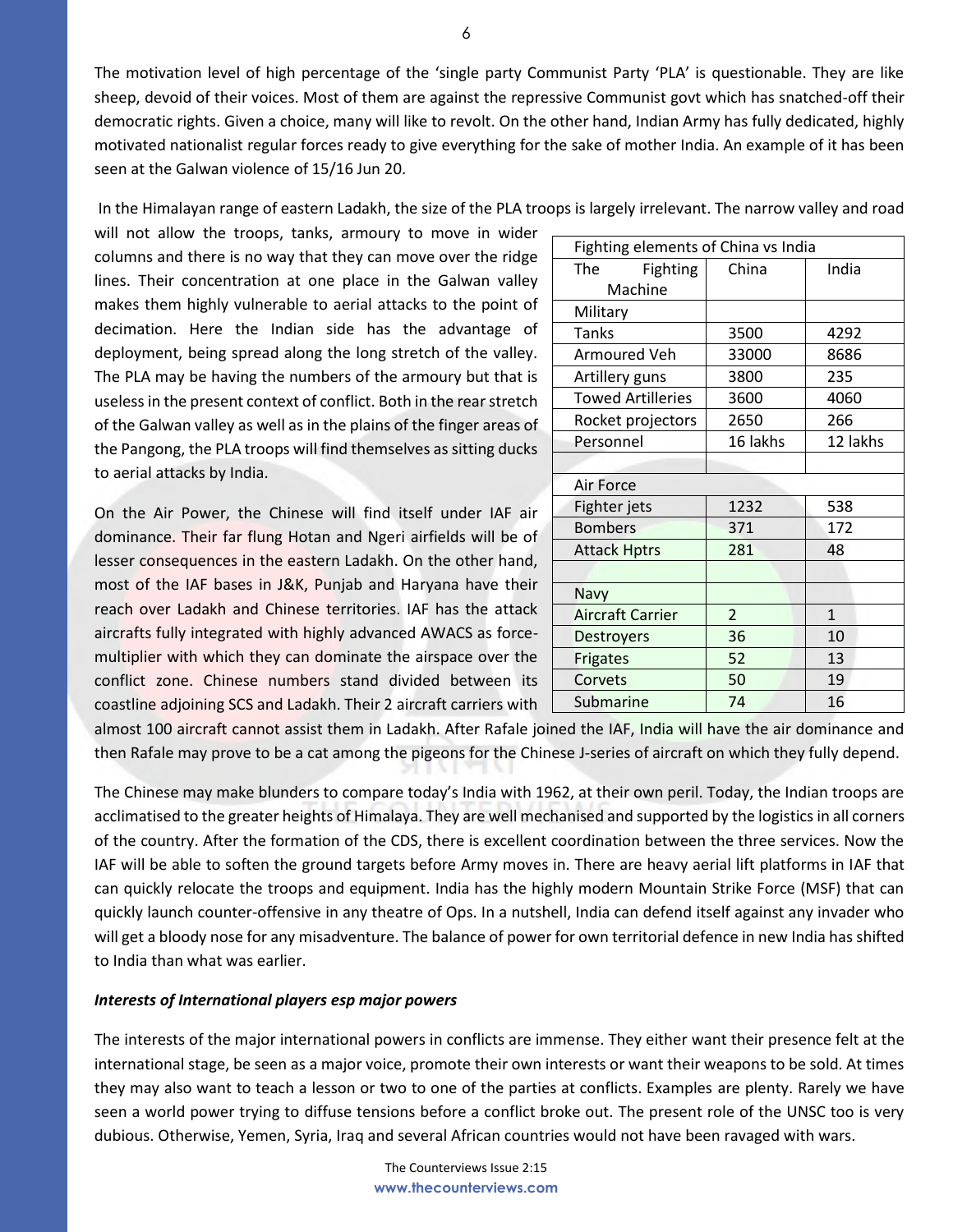Today China is the target of the USA administration on varieties of fronts. The economic war has been going on for over 2 yrs. All major powers have already claimed their stakes in Hongkong. Chinese bully in South China Sea is adequately being rebutted by US, Japan & Taiwan. The Quad Security group of US-Japan-India-Australia are already coordinating together to quell any Chinese threat in the Sea. Chinese Human Rights violations in Xinjiang and Tibet are already having international condemnations. Although Russia has been largely neutral, UAS has already sounded support to India.

Some lessor international players too are in focus. Pakistan has apparently offered its Skardu air base to the Chinese Air Force. It may not be of much consequence in the eastern Ladakh but surely will make Pakistan be seen as an aggressor and India will have rights to counter-attack or defend. India has been readying itself for 2-front wars ever since the 70s. It is fully geared-up for it. In fact, some part of the two front conflagrations will have common Indian deployment. If Pakistan involves itself, India must make a strategic shift of taking back the entire occupied territories of PoK.

It is possible that Pakistan being a rogue & terrorist state, may resort to N-blackmail. Here comes the Indian resolve…that India cannot be blackmailed. If attacked (by tactical or conventional), India must counterattack with disproportionate and debilitating Nuclear weapons. Indian Nuclear Command must be authorised for spontaneous disproportionate retaliation…to the extent to decimate Pakistan…first to wipe-out their 8-odd N-weapon sites followed by major civilian inhabitations…Karachi, Lahore, Islamabad, Peshawar and many more…to remove this terrorist state from the global map. Hence, it should be left on to the citizen of Pakistan to dictate their leaders whether they would like to be annihilated by letting the military to use the N option or instead, live in peace. They have pricked India enough...no more can be tolerated, surely not the N-blackmail.

In the Indo-Chinese conflict scenario, it would have been in Indian interest if the Uyghurs and the Tibetans were ready to revolt against Chinese occupation simultaneously. Tibet has hardly any major presence of the PLA on its land. If the Tibetan Govt in exile is given recognition and allowed to raise their own Army, it possibly could be done. On the other hand, Uyghur Muslims already have backing of some of the Islamic countries. If they can be rendered helping hands, they can overthrow the PLA from their land. Indian response to the Chinese has been rather docile & weak all these years & decades…esp when Chinese have been aiding anti-Indian forces…Islamic terrorists & Army in Pakistan, insurgent groups in our N-E states, the Communist govt in Nepal, the Rakhine insurgents of Myanmar and so on.

In a nutshell, the present Indo-Chinese military stand-off has major ingredients of a conflagration at the LAC esp the eastern Ladakh. Their expansionist policies of two steps forward and one step back is impediment to any peaceful solution. In the present context of escalation, there is no doubt in Indian minds that if they don't vacate our territories peacefully, we will force them out. Their repeated statements of de-escalation have no meaning if they don't implement it at the ground. As it looks presently, a limited Indian force may have to be used to push them out from our land. Indian response has been cautious all through because all efforts of peaceful settlement must be explored first, and that is what is being done now. But if the Chinese are testing our patience, surely there will be a limit when use of force will be imminent. Let us hope that a common sense prevails amongst the Chinese.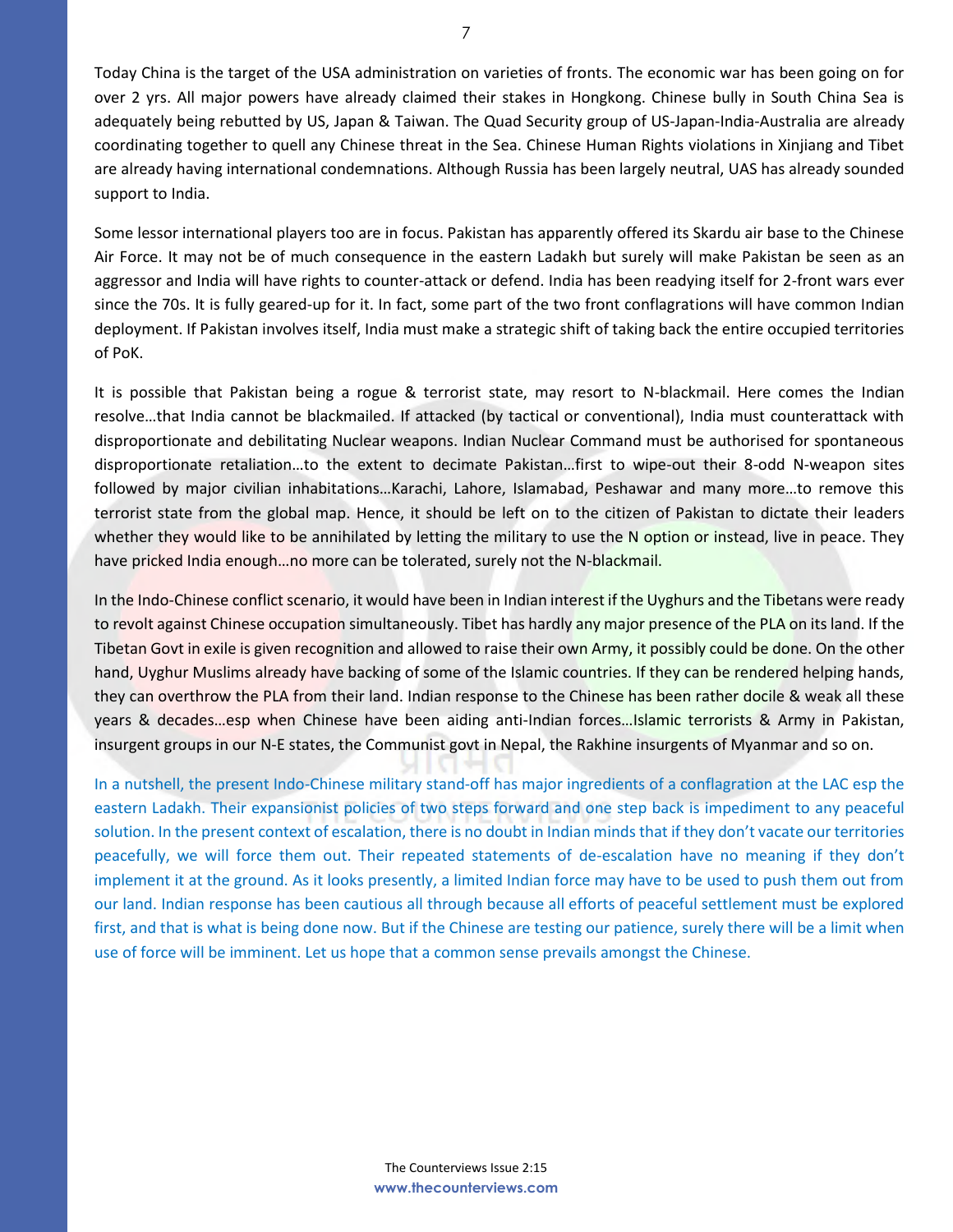Enough have been written for the strong possibility of the CoV-2 virus having originated in the Wuhan Lab of China ("The Counterviews" Issues 2:14, 2:13, 2:12, 2:11, 2:10, 2:09, 2:08, 2:07, 2:06). Looking at the nature of the infection it is a foregone conclusion that this Virus did not exist in nature. In all probabilities, this virus has been extracted from nature and genetically modified in the Wuhan lab. From the type of virulence CoV-2 has shown, it also appears that the scientists were not aware of the virus possessing such extensive virulence potential otherwise the Chinese would not have used it on own population for the trial that seems to have gone awry. The trial went so wrong that thousands of Wuhan population paid with their lives. In the initial days the Chinese administration tried hard to keep it confidential. No outside agency was permitted to know of the actual happenings of the havoc created. Wuhan wing of regional WHO kept their eyes closed, did not wish to enquire or investigate till the Chinese administration decided to possibly hush-up at that level. They mis-informed the WHO with inadequate facts & figures. WHO too appeared little interested or complacent even after this virus had spread like wild-fire in many countries.

Although it is difficult to believe the Chinese narratives of CoV-2 infections in the initial days and weeks, it was the

medical magazine "Lancet" published on 15 Feb 20 which was quoted by BBC Chinese service on the first case (?) with the permission of Chinese administration. Wenjuan Wu, was the co-authors of the article, a senior doctor of Wuhan's Jin Yin Tan Hospital where the case was treated. However, all the initial cases in to which WHO assisted epidemiological investigations could have been instituted, were let go. Dr Tedros of WHO turned his blind eyes in to the devastations being caused by Corona. WHO on their website, appear to show very strange response. Although they kept logging the spread of infection on daily basis, they tweeted about it on 04 Jan 20 at mid-night thru' a mobile i-phone referring it as a cluster of pneumonia cases. They also mentioned of monitoring it closely but the facts do not match with their acts. Were they logging it and tweeting on instructions of someone



else? Only a proper investigation can bring out these facts. It was so strange that they did not investigate the source of the virus or the reason for such high virulence. They kept accepting the sketchy info whatever came from the Chinese administration. It was undoubtedly strange on part of the WHO to not investigate the source of nCoV-2.

The Chinese knew among themselves of the Human to Human transmission even in the last week of Dec 19 but the Chinese administration concealed from the international communities and the WHO. It was a common displeasure among the WHO members in their internal meetings, of the Chinese reluctance to share information on nCoV-2 as if something fishy was going on. Yet Dr Tedros spoke highly of Chinese actions on Covid-19. Although he spoke in January 2020 about an agreement with China for sending a team of international experts "as soon as possible" but he dragged his feet for months (possibly under Chinese resistance) while the humanity suffered the world over. Efforts by the international community led by Estonia to raise the issue of the pandemic at UNSC was blocked by its chair…the Chinese in mid-March 2020. It could happen only in mid-April 20, through a brief discussion at the UNSC under the presidency of the Dominican Republic. There were demands of investigating the source but China objected. Looking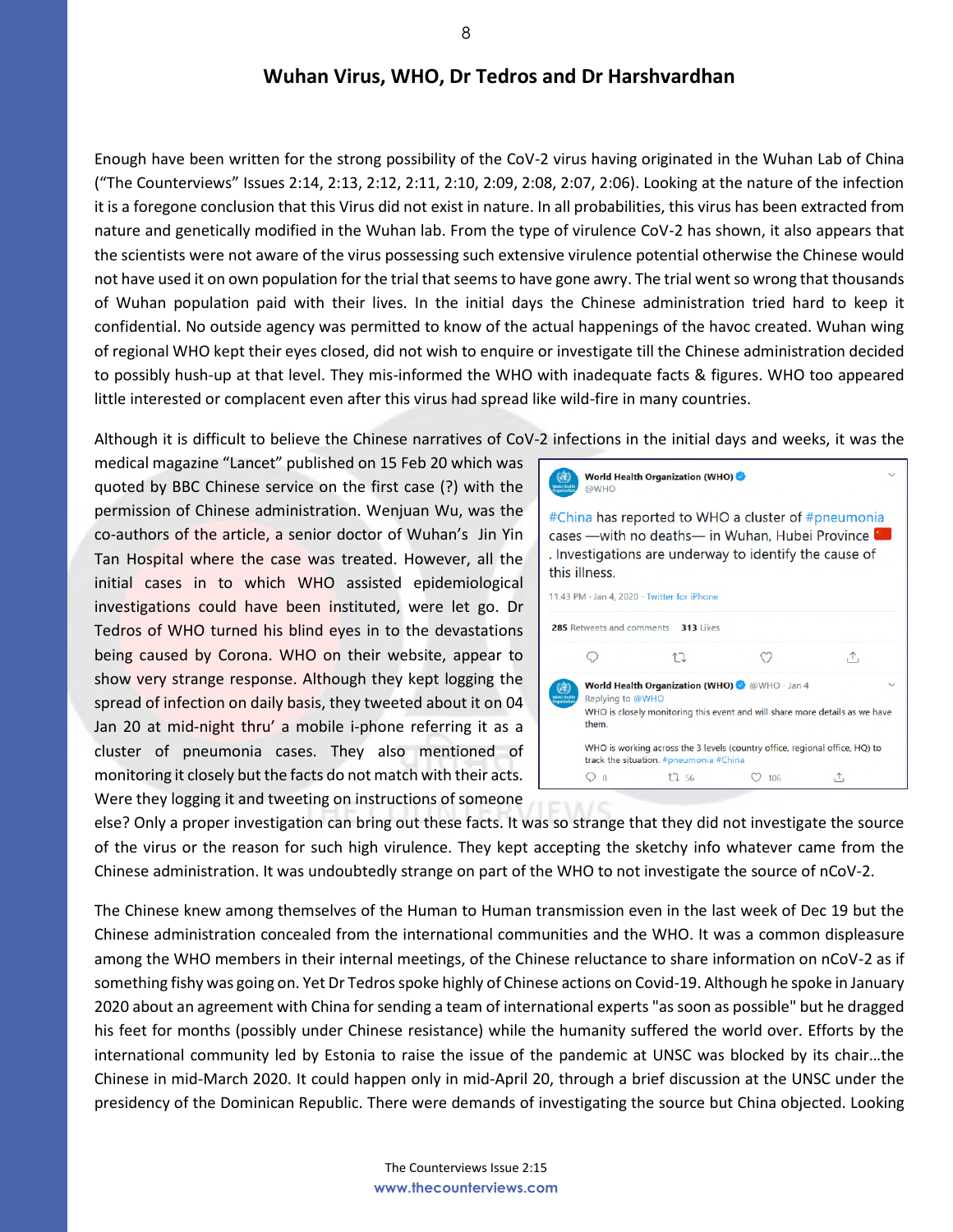at the impasse, UNSC chose at that time to focus on helping the suffering nations rather than going for the contentious investigation.

Dr Tedros' connivance with the Chinese looked very possible when he declined the international community request to investigate the Wuhan angle of the virus as late as in May 20 saying "the evidence was not enough". It was absurd because the prime responsibility to investigate the pandemic laid with WHO. As a result of WHO reluctance to initiate investigation, Chinese health administration was in all probability able to erase the virus footprints and evidences. They gladly chose to publish a 'white paper' on the Covid-19 havoc on 07 Jun 20 titled "Fighting COVID-19: China in Action" by their State Council Information Office, patting own back…while the world continued grappling with deaths, devastations and complete economic meltdown.

Voices of international communities were getting louder for Dr Tedros to resign for overlooking the Wuhan Biowarfare angle of the Corona pandemic but he remained unmoved. After Dr Harshvardhan was elected on 22 May 20 as Chairman of the WHO Executive board, the hope of the international community grew…expecting of some justice in to the raging pandemic. However, in the last one month, he too has given no indication of any proactive measure in investigating the pandemic or bringing the Chinese to justice. As of now, the Executive board appears to be a bunch of highly incapable and incompetent people unable to think of the suffering humanity, to proactively work-out a way to the Wuhan angle of nCoV-2 if it really is. The incompetence is telling…because no one could object Dr Tedros nefarious design to send a 2-man investigation team to Wuhan in July which is nothing but an effort to whitewash the Chinese culpability…and will further facilitate the Chinese to erase any evidence linking the virus source to Wuhan lab.

Even at this stage, even if most of the evidence have been erased by the Chinese, the epidemiologists, the virologists and the genetic scientists may still be able to establish a link. Afterall, Shi Zhengli, director of the 'Center for Emerging Infectious Diseases' at the Wuhan Institute of Virology, is known to be genetically modifying some strains of Corona virus extracted from bats. Only because the Chinese administration claim that no virus can go out of the lab, the international community cannot take it for granted. There are several possibilities (and some confessions) of it getting out of the lab too, for whatever reasons. Hence, an investigation of the highest order is a must to find the possible source of a biowarfare agent that has tormented the world, sparing none. All remaining evidence must be collected carefully at the earliest…in a way that can withstand the scrutiny in a court of law at a later date, possibly the International Court of Justice (ICJ). MINI 99 M

The indifference of the WHO in investigating Wuhan angle of Corona Virus is perturbing. A set of 10 questions have been posted to Dr Harshvardhan, Chairman of WHO Exec Board as below through an open letter but he is unwilling to answer: -

- 1. Why is WHO Executive Board hesitant in calling for an Extraordinary meeting for a credible, transparent and meaningful investigation by 'investigators of excellence' constituting of Epidemiologists, Virologist, genetic experts, Genetic/ Molecular Biologists, Bio-warfare expert, medical professionals and couple of experts in community medicine. The mandate must be to investigate the Wuhan Source of nCoV-2 virus and fix the culpability of >6.5 lakh deaths the world over.
- 2. RT-PCR diagnostic kits were available in Wuhan by 1st week of Jan 20. It will be worth knowing as to when & where was the 'sample Virus agent' provided for the R&D? How much time it took for the 'RT-PCR' lab test to be developed, approved and bulk produced? It is amazing that the test was available in Wuhan hospital by mid-Jan 20.
- 3. When and where was the first nCoV-2 virus sequencing done? Was it in Wuhan Virus lab? Why did WHO not ask for epidemiological survey of the animal market if similar genome virus were present there in the nature?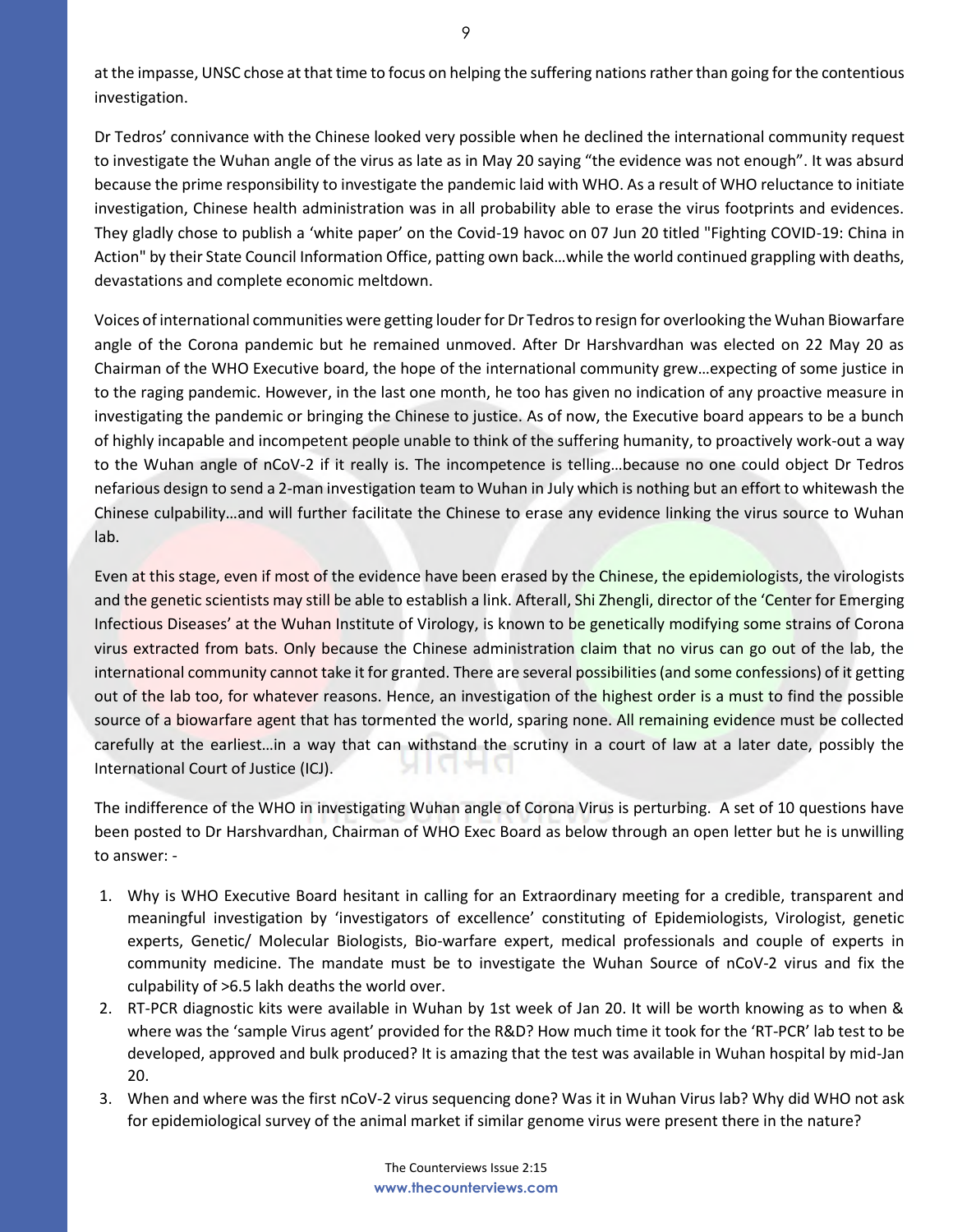- 4. By mid of Jan 20, COVID\_\_19 was known to have caused Human to Human transmission (Lancet-15 Feb 2020), why did WHO delay cautioning member nations?
- 5. The documents pertaining to the first case (case zero) of the rapidly spreading #COVID 19 had huge consequences. Why did WHO not take possession of it before the Chinese apparently modified / destroyed it?
- 6. Centre for disease prevention & Control (CDC) in the USA has been the best professional body in epidemiological disease investigations. Why did WHO not seek their expertise to initiate investigation when #Covid19 was declared PUBLIC HEALTH EMERGENCY OF INTERNATIONAL CONCERN (PHEIC) on 30 Jan 20 ?
- 7. With the disease already spread in 19 nations from #Wuhan by 30 Jan 20, why did WHO delay imposing embargo on Air travels and trades from China?
- 8. When some of the nations affected by the pandemic requested @DrTedros to institute an international investigation for #WuhanCoronaVirus as a source in March/April, why did he turned it down citing insufficient evidence? It was the responsibility of WHO to collect all kinds of evidence.
- 9. All these time @DrTedros has been working as #Chinese mole at the prestigious WHO. Why did he not offer to resign amidst growing demand for his incompetence? Why should he not offer himself to investigation for conflict of interest with the Chinese? Has he received Chinese favour in cash or kind?
- 10. Why should WHO not approach UN to temporarily suspend China from P-5 till the time a UNSC monitored transparent & meaningful investigation is carried out for the Wuhan angle of the Corona virus that has debilitated the world. Why not Dr Tedros also be suspended from WHO till the completion of the investigation? He is being perceived as Chinese mole.

Covid-19 pandemic will prove to be one of the worst tragedies of human sufferings. It has caused unprecedented deaths, devastation and the meltdown of the world economy. WHO role in tracing the source of the virus is of highly suspect ... of trying to look the other way. There is strong possibility of the causative agent having come from the Wuhan Biowarfare lab and the Chinese have thwarted all efforts of a meaningful investigation. The acts of Dr Tedros, the Director General of WHO, in instituting the investigating in to the source of virus as well as in 'case zero' has been of suspect, unduly favouring China. Sending a 2-man investigation team to Wuhan is only an attempt to fool the world.

There were high hopes from the newly elected Chairman of the WHO Executive Board, Dr Harshvardhan. But he too seems to be ineffective, incapable and incompetent. It is puzzling why an extraordinary meeting of the WHO cannot be called to investigate the pandemic fully. If Dr Tedros is feared to scuttle the investigation or become a hurdle, he may be dismissed or asked to resign. The investigation must be monitored under the UNSC. As long as China remains in P-5, it will not permit a meaningful investigation. Hence, the UN must call for an emergency session to suspend China from P-5 for the duration of investigation. The Expertise of the investigator will be crucial in digging out the evidence, some possibly erased by the Chinese administration. Hence, the investigators must be of repute and 'par excellence'. All evidence so collected must withstand the scrutiny of the law. There could be s separate body created by the UNSC/WHO to look into the culpability aspects of the investigation. All the next-of-kins of the dead and those having suffered, must be compensated adequately. The loss of world economy too should be compensated by the erring party. It may be arduous, but is the need of the hour that the WHO, the UNSC and the UN should be able to withstand.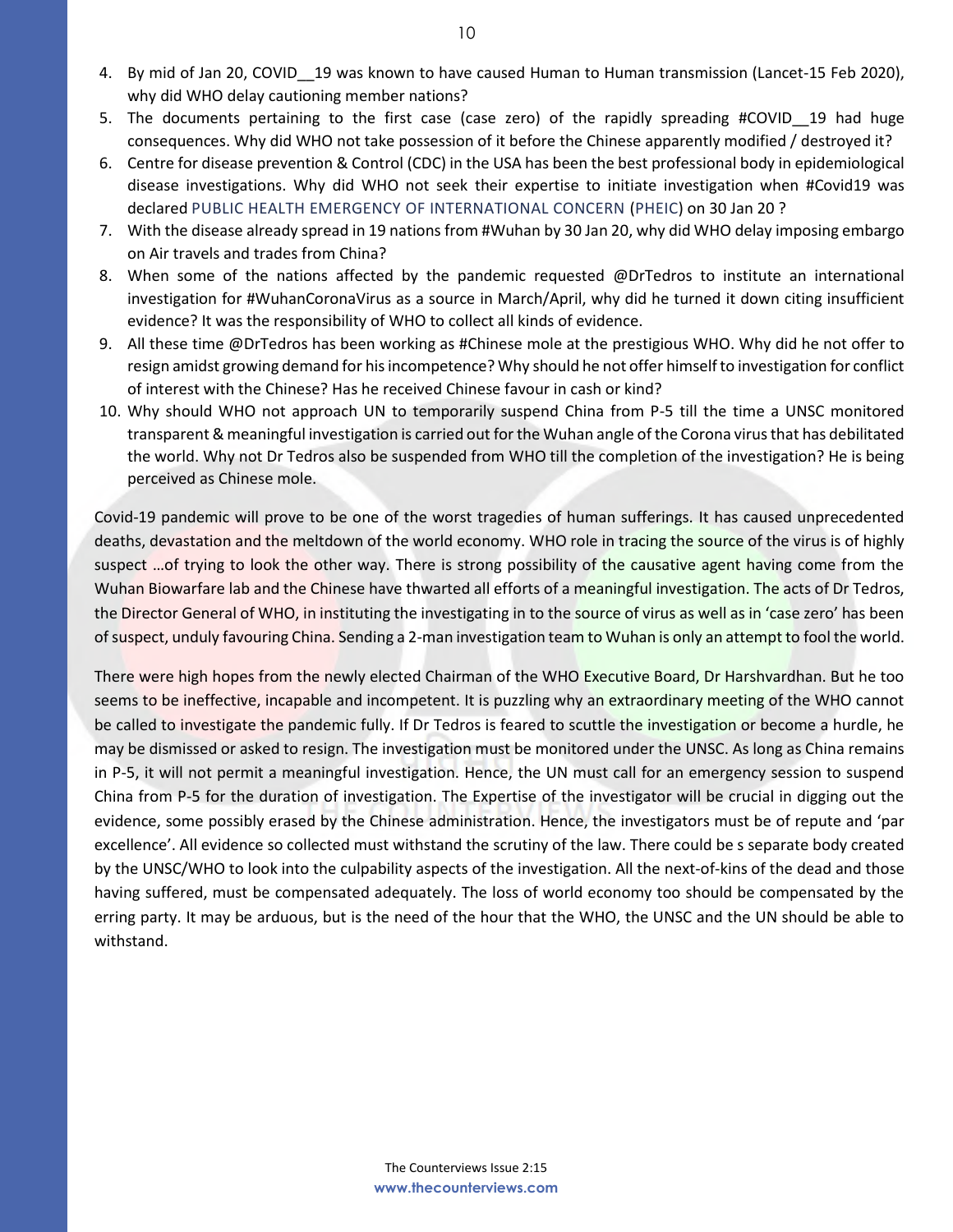## **Rafale in the IAF arsenals**

Rafale fighter jet is a Medium Multi-Role Combat Aircraft (MMRCA) fourth generation aircraft designed and developed by the French Dassault Aerospace. It's need was felt immediately during the Kargil war in 1999. Now it is finally a reality that nearly halfsquadron strength of Rafale has been flown out by the IAF from France to Ambala. The Defence minister having received the first aircraft in France in Sep 19 and the IAF chief having resurrected "The Golden Arrows" No. 17 Squadron, the stage was set for the Rafale to be inducted much in advance. The initial lot of the officers of the squadron, both pilots and maintenance staff, were trained in France for the last few months. It is believed that the flying included a full combat operational handling of the machine.

It has been 20 long years of wait that saw some well-intentioned efforts on part of the Indian govt and some not so transparent acts. The file for its acquisition was moved way back in 2001. However, global tender for 126 MMRCA could only be issued in 2007 due to various reasons. Apart from Rafale, other five contenders were the Boeing F/A-18E/F, Eurofighter Typhoon, Lockheed Martin F-16, RSK MiG-35 and Saab Gripen. An extensive flight and technical trials started in 2009 that concluded in 2011 with Rafale & Eurofighter having met all the IAF requirements. Then came the lull. A tug of war in the govt itself. The licensed production by HAL was in jeopardy for two reasons...the OEM being wary of certifying HAL productions and HAL demanding 2.7 times of the OEM man-power cost. HAL and Dassault just could not resolve the issues relating to the manufacture of the 108 aircraft in India for over three years. Some speculations were also rife that Defence Minister succumbed to pressure from 'the family of influence' in the govt bringing in the Bhandari-Vadra factor that played the spoil sport, demanding their own share of the pound of flesh. Whatever be the reason, the deal could not go through and the IAF suffered.

The situation for the IAF was precarious in 2014-15 when some urgent measures had to be adopted. The think-tanks in IAF and the MoD under the Modi govt got together to work out the solution. Any decision on procurement of high budget defence equipment in past, have been marred by corruption & scams and the Modi govt that came on the electoral plank of being clean and transparent, did not want to dirty its hands. However, desperation of the IAF was apparent. The negotiations started again for the Emergency procurement of Rafale. French Dassault unyielding to the HAL issues as above and urgency of the IAF urging for some immediate solution, an alternate formula was worked out. It was decided to procure 2 squadron of aircraft (28 fighters, 8 Trainers), all in fly-away condition with addition of some India specific enhancements & upgrades and some recent state of the art weapons. It included the newly developed "MICA, Meteor and HAMMER" missiles, the active radar guided, beyond-visual-range weapons. The former two are air-to-air missile (BVRAAM) and the last for air to ground strategic targets (incl moving ones). It offered a multi-shot capability against long range manoeuvring targets in a heavy electronic environment with countermeasures (ECM), with the range in excess of 100 km. Clearly, the avionics of this Rafale aircraft had to be different to operate these new weapons.

The India specific enhancements and upgrades were considered essential in view of the advancements the world over in the decade that went by during the long procurement process, not included in the 2007 RFP. These included customized add-ons…in the form of Helmet Mounted Display & Sighting (HMDS), a new electronic warfare package, infrared search-and-track sensors as well as a cold weather engine start up field-gear for operating from high-altitude airfields. With the above add-on specifications, the two heads of States were able to agree in principle in 2015 to the purchase of lesser (36) numbers of aircraft under Inter-governmental Agreement (IGA), almost at the same cost as quoted for 126 aircraft in 2008 (+ escalation of the number of years) and adding the part of the development cost of the BVRAAM and India specific Enhancements worked out by the price negotiating teams later. It was a win-win for both govts. Following a series of meetings by the two govt and the OEM over more than a year, the price was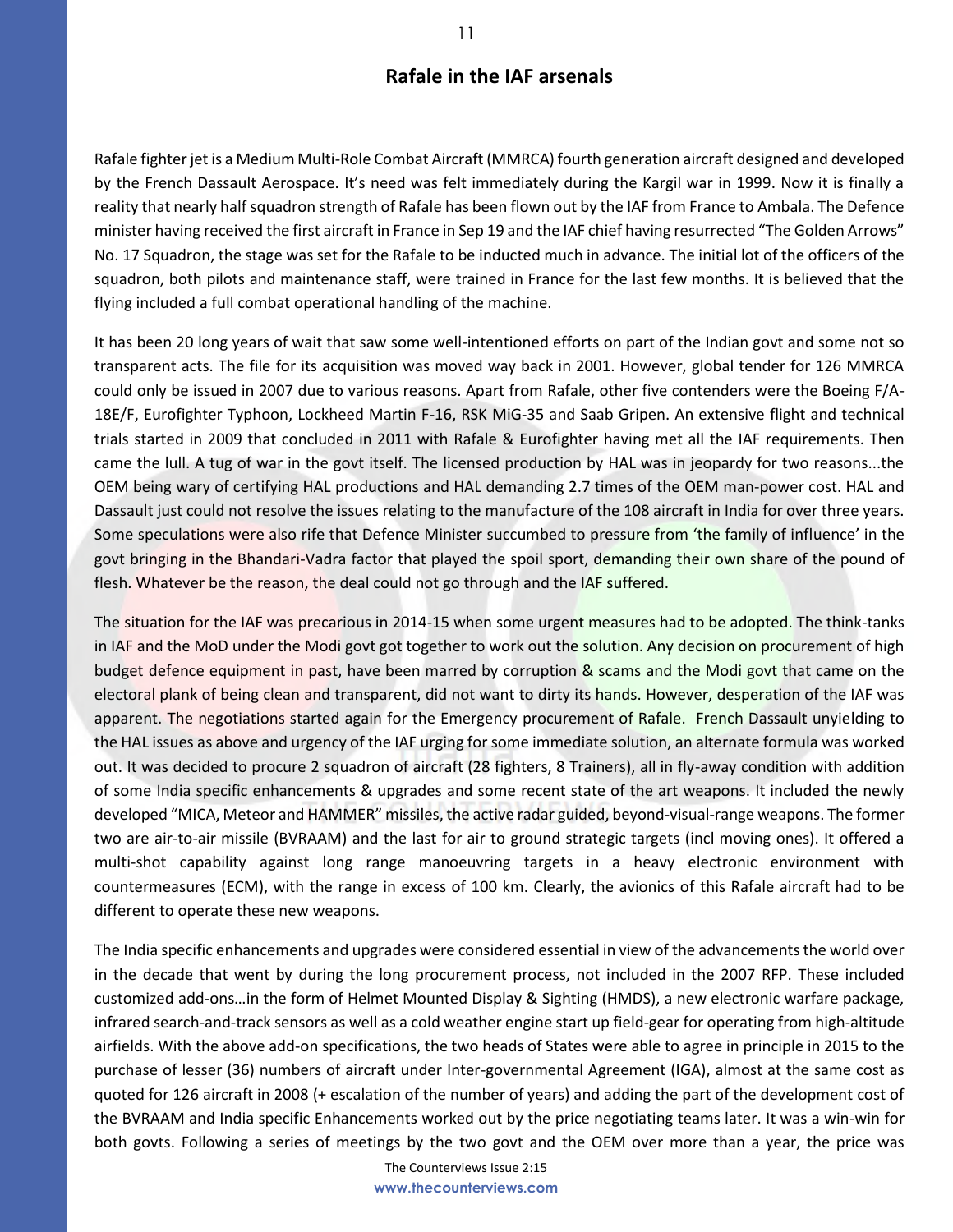Thanks to Modi govt who did not buckle under the pressure of the opposition demand for a JPC probe on "Rafale" procurement that would have surely delayed it indefinitely if not cancelled...and in the process, IAF would have suffered the most in its defence preparedness. There are however, some issues which are visible now that needs to be addressed: -

- 1. Catering for replenishment of the aircraft losses & attritions bound to take place in the coming years. The IAF aircraft accident rate in recent years have been 0.25 to 0.6 per 10,000 hrs of flying. This important variable should have been catered for in the purchase. Additional aircraft need to be procured for keeping two squadrons operational. This can be done even now.
- 2. Having already paid the developmental cost of the BVRAAM and India specific Enhancements, it will be worth negotiating with the OEM to buy additional aircraft which will cost much less per unit? These additional aircrafts can be manufactured in India under license, ToT or Make in India initiative of the govt. HAL is known to be sluggish in manufacture and maintenance. Their capabilities of quality and quantity could be enhanced just like what the govt has done in the manufacturing of the LCA. It will also be worth addressing the issues which Dassault had with HAL, unwilling for manufacture in India.

Dassault, the OEM has started timely delivery of the aircraft to the IAF contingent in France. They have been imparting training on 'Type Conversion' to the IAF pilots and the Technicians. It is within the agreement that 1500 hrs of Rafale specific handling & ops training will be provided. The training started at Bordeux, France with the handing over of the first aircraft. While the IAF pilots will get to know all the aspects of the advanced avionics & weaponry of the aircraft, the Technical team will try to imbibe the technological aspects esp pertaining to its maintenance and servicing schedules. The OEM will also ensure at least 75% serviceability of the aircraft at all times during its maintenance contract which will be beneficial in the IAF operations.

As 5 Rafale (3 fighters + 2 Trainers) have been inducted to No. 17 Sqn, it is ready for full operations from day one. The aircraft is enabled with communications with the Force-multiplier AWACS. The pilots are fully conversant exploiting

its capabilities in entire envelop and ready to use its unique weapons as shown opposite. HMDS provides huge edge of engaging the targets without harsh manoeuvring of the aircraft. The advanced avionics of the Rafale provides further edge, making it a 4.5 generation aircraft in laymen terms. It is a big boost to the IAF offensive air Ops. These aircraft can be either used to attack the enemy positions or be used as 'lethal



escort' for the whole lot of other aircraft of lesser capabilities, thus mounting attacks deep inside the enemy airspace. It can be used from high altitude and wide range of env temperatures with efficiency, with both day & night Ops capabilities. Rafale has a huge radius of action, in excess of 1000 Km.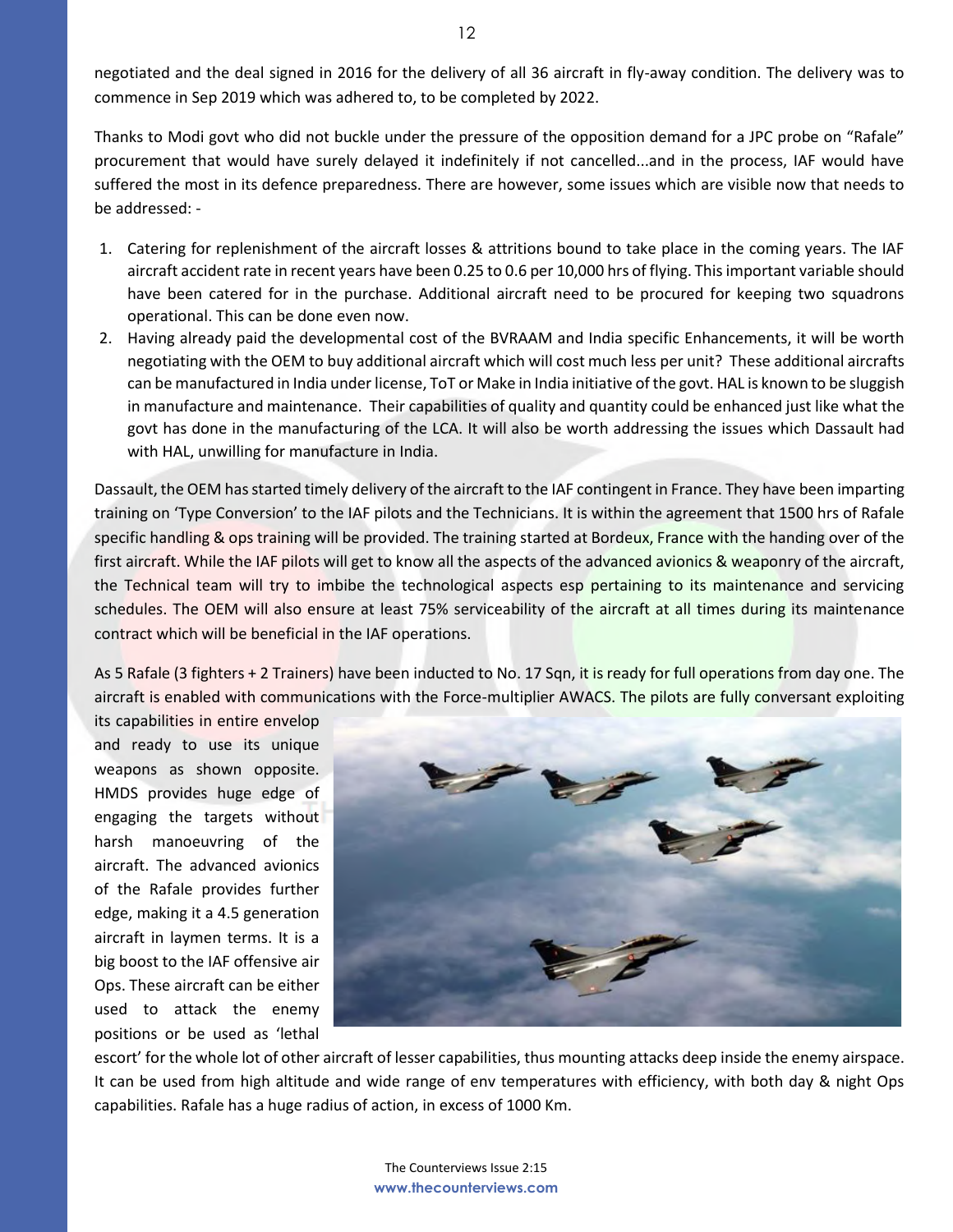Rafale is considered as an Air Superiority or Air dominance aircraft. It will not permit any enemy aircraft to approach

within 150 Km range as that will be destroyed by its Meteor Air to Air BVR missile. The advanced avionics, many of which will be in the 5<sup>th</sup> generation aircraft, makes it one of the best in class. It has 14 pylons for various missiles (Air to Air, Air to Ground) of which MICA, METEOR, HAMMER, SCALP & Exocet are very special and advanced. There are also other Laser guided missiles and Bombs, Unguided missiles and bombs as well as highly efficient 30 mm Canons. Many of the munitions already available in the Indian inventory have been catered for ready interface. All these India specific add-on have made the aircraft very useful for the IAF in which both new and 'in-use' weapons can be interfaced and launched. A list of all weapons that can be loaded / interfaced in to Rafale are enumerated in the box placed opposite. It also has a short radius of turn, high onset rate of G for close combat, Air to Air refuelling capacity both with Air Tanker as well as to another aircraft. Helmet mounted sighting & display provides the freedom of easily locking on to multiple targets without the need to manoeuvre much.

IAF will have only 28 Rafale fighters of which about 75% (ie 21 fighters) will remain serviceable at all times. Hence, IAF will have to decide whether to use as a full strike force or sparingly use it as '*Escort'* aircraft that will make the safe passage to the other strike aircraft. The Meteor missile provides it with capability to have air-superiority in 100-150 Km radius under which all other aircraft incl Mig21 and Jaguars can play havoc in the enemy territories. HAMMER Missiles included recently, has a special capability to strike and annihilate the mobile nuclear missile launchers of Pakistan or for that reason any other enemy country.

**Rafale comes loaded with followings:-**

- The *MICA* air-to-air, BVR interception, combat and self-defense missiles, in their IR and EM (active radar homing)
- The *METEOR* very long-range air-to-air missile and ram-jet powered air-to-air EM missile with Radar homing.
- The *HAMMER* (Highly Agile and Maneuverable Munition Extended Range) modular, rocket-boosted air-toground precision guided weapon, fitted with INS/GPS or INS/GPS/IIR (imaging infra-red) guidance kits.
- The *SCALP* long-range stand-off missile,
- The *AM39 EXOCET* anti-ship missile,
- **Laser-guided bombs** with different warheads from 500lbs to 2,000 lbs.
- The 2500 rounds/min *NEXTER 30M791*  30 mm **internal cannon.**
- Use of **BrahMos**-NG Cruise Missile, SPICE-1000 Guided Munition
- Air-to-air missiles **Magic, Sidewinder, ASRAAM** & **AMRAAM**; Air-to-ground **ALARM/HARM/**Kh-31P **Krypton** anti-Radiation missiles; **Maverick/ PGM100**. • Interfaced to deliver in-use bombs too.

Operationally, Rafale is an excellent Air dominance Multi-Role aircraft which can be used for Air Combat (both close combat & BVRs) and Ground support. It can also become a force multiplier in escort roles with lesser advanced aircraft such as Migs-21s, Jaguars or Transport aircraft being used as bombers. It is already integrated with the AWACS communication system. THE COUNTERVIEWS

The Rafale is the Pride of IAF and a scare to the enemies. Wishing the IAF and my erstwhile units No. 17 Sqn and No. 101 Sqn the very best of the flying operations in the years ahead.

May our Braveheart pilots "Touch the sky with glory" !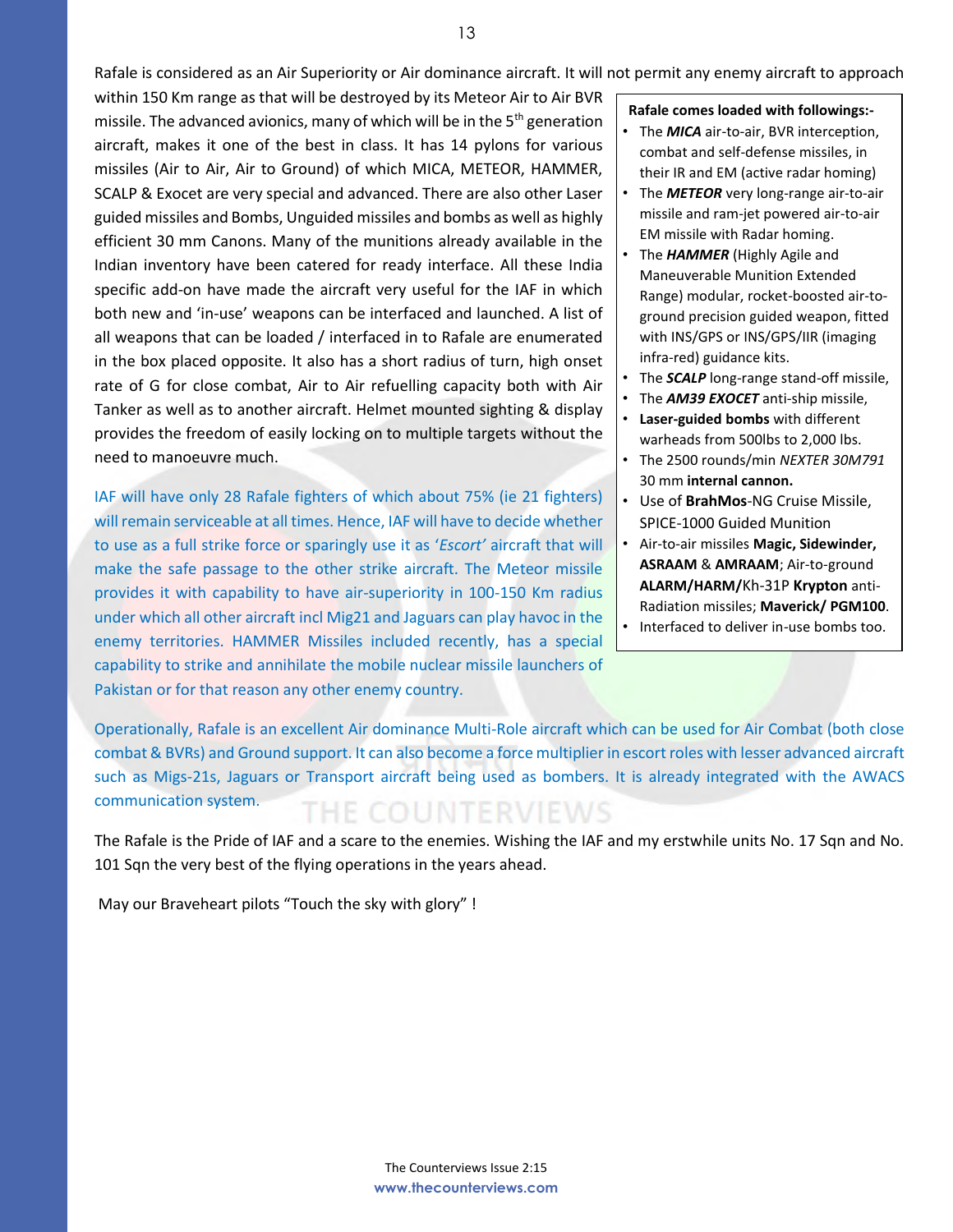## **Multiple Mars Missions of July 2020**

July 2020 will be remembered for a long for the multiple Mars missions by multiple nations…some for the first time and the others for repeat of their prior feat. It bears testimony to the fact that more and more of the scientific temperament is growing up including in the countries which have very little technical knowhow. These multiple Mars missions also bring to fore that the Red Planet has generated interest in the recent years and decades. Why the present waves of interplanetary missions to Mars has taken place, has a common reason for all the stakeholders in that the journey from the Earth to Mars has one of the shortest distances.

Mars orbits the sun every 687 days in contrast to 365 days by Earth. Thus, it is once in every 687 days that the Mars

is at its 'perihelion' in it's a bit elliptical orbit to the Sun. When the Earth makes a pass under the Mars perigee, it is closest to it. It happened on 27 Aug 2003 when the Mars was closest to the Earth in 60,000 years. The next relative proximity was on 31 July 2018 and will again be on 06 Oct 2020 as shown in the box opposite. The next closest distance will be on 11 Sep 2035. It is not that Mars mission can not be launched at other times when the distances are relatively more. Indian Mars mission "Mangalyaan" had utilised relatively larger distance of Apr 2014 proximity of 57.4 million miles. It becomes exceedingly difficult to plan interplanetary missions with precision to those extremely long distance when the Mars is not at its closest. During the proximity too, there is usually a "window of launch" period when the launch trajectory is most suitable. This year, that window period happens to be from 15 July to 15 Aug when the travel distance is the shortest.

It may be worth knowing for the readers as to what is the importance of these distance between the Earth and Mars. Shorter the distance, lesser is the duration to travel with a given velocity that the propelling rockets can generate over and above the Escape Velocity of the Earth. There comes a problem…that with the further increase in the velocity, the trajectory too changes. Further, with a very high velocity, the spacecraft will need substantial deceleration on reaching the  $\overline{a}$ 

Mars gravitational influence zone otherwise it may escape its gravity. It may be remembered that Escape Velocity of Mars (5 km/s) is less than half of the Earth (11.2 km/s).

At times the propelling rocket itself may not have enough propulsion to put the spacecraft directly in to the trajectory to the Mars with requisite velocity. Then the spacecraft is first placed in an elliptical Earth Parking Orbit and speed is gradually increased with the number of sling operations of passages utilising Earths' gravity. The second problem is of regular course corrections in the initial days and weeks or even months. Since the gravitational pull of Mars is very weak, about 1/3 of the Earth (3.7 m<sup>2</sup>/s), even a fraction of a second off the trajectory will make the spacecraft off the Martian course. As such the Mars in solar orbit after the perihelion, keeps moving out further and further, by millions of miles away and becomes extremely difficult to either put any spacecraft in to its orbit or try landing on its surface.

The first interplanetary exploration mission of the Martian proximity to earth this year was the "HOPE" spacecraft designed and developed by the scientist of the UAE duly supported by the Laboratory for Atmospheric and Space Physics (LASP) at the University of Colorado Boulder, with support from Arizona State University (ASU) and the University of California, Berkley. It was assembled at the University of Colorado. It was then transported to Mitsubishi

| <u> Closest Earth – Mars distance</u> |                              |  |
|---------------------------------------|------------------------------|--|
| Date                                  | Distance<br>(Millions Miles) |  |
| Jun 21 2001                           | 41.8                         |  |
| Aug 27 2003                           | 34.6                         |  |
| Oct 30 2005                           | 43.1                         |  |
| Dec 18 2007                           | 54.8                         |  |
| Jan 27 2010                           | 61.7                         |  |
| Mar 05 2012                           | 62.6                         |  |
| Apr 14 2014                           | 57.4                         |  |
| May 30 2016                           | 46.8                         |  |
| Jul 31 2018                           | 35.8                         |  |
| Oct 06 2020                           | 38.6                         |  |
| Dec 01 2022                           | 50.6                         |  |
| Jan 12 2025                           | 59.7                         |  |
| Feb 20 2027                           | 63.0                         |  |
| Mar 29 2029                           | 60.2                         |  |
| May 12 2031                           | 51.4                         |  |
| Jul 05 2033                           | 39.3                         |  |
| Sep 11 2035                           | 35.4                         |  |
| Nov 11 2037                           | 45.9                         |  |
|                                       |                              |  |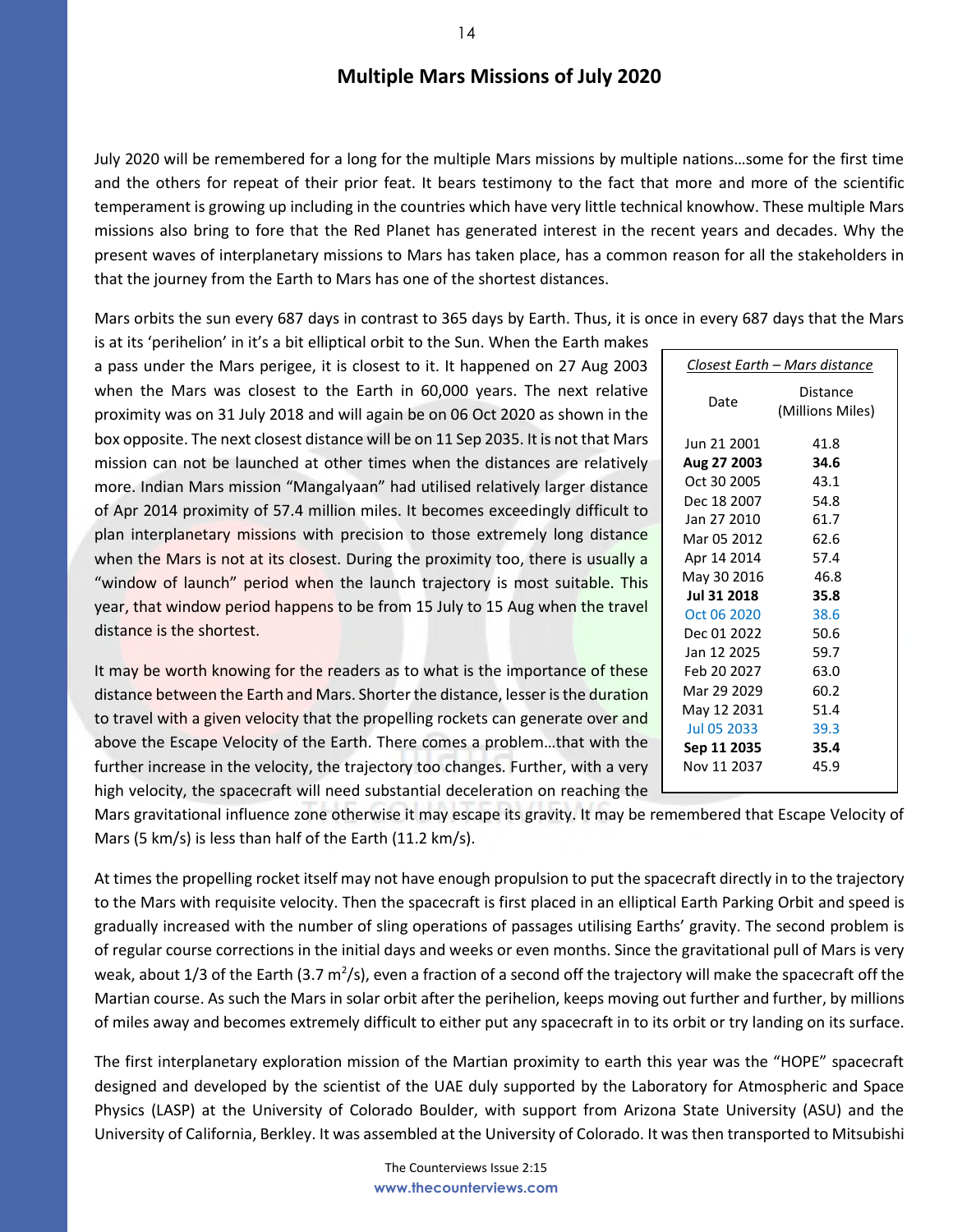rocket propulsion facility where propellants were incorporated. It was launched from the Japanese island

Tanegashima in the north Pacific Ocean on 19 July 2020 at 21:58:14 UTC, in a Mitsubishi H-IIA rocket. UAE scientists have earlier worked with South Korean scientists in making remote sensing satellite too. The present effort of sending an orbiter satellite 'Hope' to Mars is more of seeking a national pride to commemorate 50 yrs of UAE national day than any serious research and space exploration as such. The 1350 Kg spacecraft

(incl propellent) Orbiter is to be placed in an orbit at 20,000 Km periareon and 43,000 km apoareon above the Mars surface. It has a multi-band Imager camera for high resolution photograph of the Martian surface, an Infrared and Ultraviolet Spectrometer each to analyse the trace atmosphere at those altitudes. It may be realised that Mars atmospheric cover is less than 150 Km above its surface beyond which only trace gases are found. It is a 493-millionkilometer (306-million-mile) journey expected to reach in to the Mars orbit by mid or late of Feb 2021.

Next came the launch of the Chinese satellite to Mars named 'Tianwen-1' on 23 July 2020. Like what India had

undertaken in its Chandrayaan2 of carrying an Orbiter, a Lander and a Rover, China too is carrying a similar payload to the Mars. The orbiter ~400 km above surface, will study Mars and its atmosphere for about one Martian year, or 687 days on Earth. It carries 2 cameras with max resolution of 2-meter, subsurface radar, a detector to study the Martian magnetic field and three other scientific instruments to study the surface minerals. The lander will try to analyse the Martian surface for presence of water and minerals and other elements. The rover to will do similar analysis at another location and also has a radar for sub-surface penetration of 100 meters.

The spacecraft payload of Orbiter, lander & rover is approx. 5000 Kg. It has been launched on 23 July 20 and is expected to enter the orbit around mid Feb 21 and the lander is expected to touch down on the Martian surface on 23 April 21.

The US spacecraft Mars Perseverance Explorer is expected to the most sophisticated mission also carrying a rotorcraft for the first time. It wassuccessfully launched on 30 July 2020. NASA launched its Mars Perseverance Rover from Cape Canaveral Air Force Station, Florida. The rocket first placed the spacecraft in the Earth Parking Orbit and about 50 min later, the second stage rocket propelled it to Mars Transfer Trajectory. It is expected to land at the Martian surface in the 2<sup>nd</sup> week of Feb 2021.



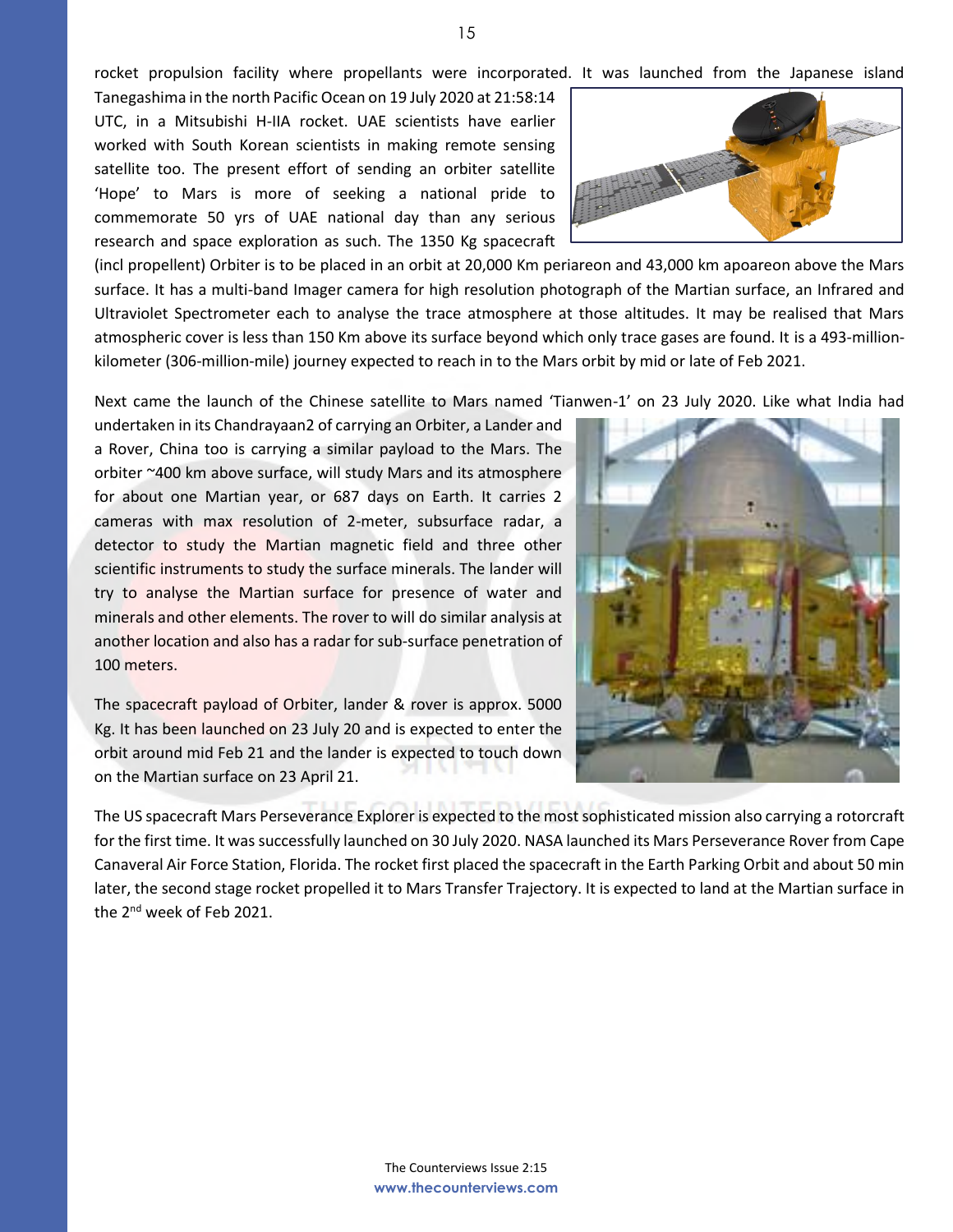The Perseverance Explorer is loaded with cameras, sensors, driller and samplers. It will fist do the onsite analysis of the Martian soil/rock. Those samples which is considered worth collecting for bringing to the earth for detailed analysis, will be collected by the explorer and sealed in a collection tube. The explorer also has a rotorcraft under its

belly which will be released sometime after the touchdown. The rotorcraft, a miniature pilotless helicopter a marvellous technological invention of the NASA. It weighs total of 1.8 Kg. Since it is not possible to manoeuvre the aircraft from the Earth station due to the huge time-lag, it is preprogramed with an automatic control function driven from the closely placed Explorer. Its flight controls under the extremely thin Mars atmosphere is going to be very tricky and is a clear challenge. The helicopter is solar power operated. The explorer also has a Nuclear-powered



Batteries to provide prolonged source of energy and heat for at least 17 yrs. It employs Radio-Isotope Electricity Generation… directly converting the heat from Plutonium isotope to electricity. This battery has been used earlier also. It will be for the first time that the Rover will be preparing onsite Oxygen from the atmospheric Carbon dioxide through an equipment called "Moxie". It is a Ceramic technology which reduces the CO<sub>2</sub> in to CO + O<sub>2</sub>. This is a preparatory phase for any future Human mission to Mars.

Since the Rover is carrying Plutonium battery isotope, it may be possible to utilise its heat under the surface of the

Mars so as to melt the ice if any, to convert in to water or vapour that can be used for either drinking or act as fuel cell for electrolysis to render additional source of Oxygen and the Hydrogen can be used as a source of fuel or to produce water. If there are sub-soil moisture, it may be possible to cultivate some appropriate crops that can utilise the Martian  $CO<sub>2</sub>$  and sunlight for photosynthesis to yield food and Oxygen to be consumed by the future inhabitants. It all appears to be a science fiction. It may be a dream come true in the



interplanetary explorations. Scientists around the world will be looking at this NASA mission with keen interests.

Wishing all the best to the NASA efforts in the Martian exploration.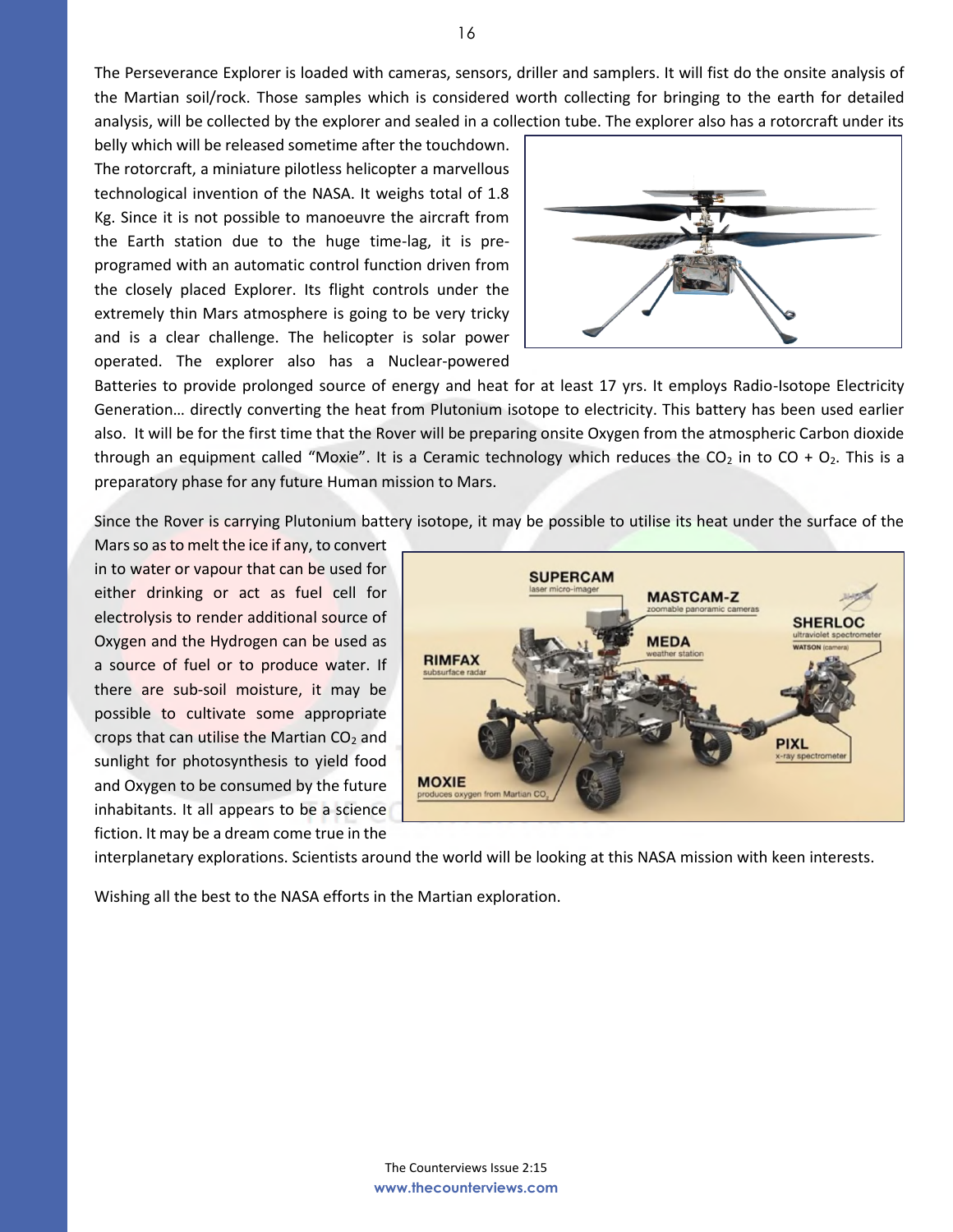# **सम्पादकीय**

### **"वमन"**

**From the chief editor's desk**





और अमृत की भी प्राप्ति हुई थी। अगर आज समाज-समुद्र-मँथन को देखा जाए तो विष-पान की सारी जिम्मेदारी प्रधानमंत्री मोदी जी ने अपने गले में समा ली है। रत्नभण्डार तथा अमृत-पान के लिए देव-दानव-मानव प्रकृति के लोग अपने-अपने हक़ की बात कर रहे हैं।

कुछ घटनाएँ हृदय में मरोड़ पैदा करतीं हैं, जैसे साधु-सन्तों, बीजेपी कार्यकर्ताओं, पुलिस अधिकारियों, इंस्पेक्टर संकेत कौशिक की मौत, सुशान्त सिंह राजपूत की मौत आदि है। केरल, पश्चि<mark>म बंगाल, उत्तर प्रदेश में भी</mark> आये दिनों किसी न किसी बी.जे.पी. कार्यकर्ताओं की, किसी हिन्द्, साधु, पुजारी की हत्य<mark>ा हो रही है या उनके साथ मार</mark>-पीट की घटना। कुछ ईसाइयों दवारा वरदराज पेरुमल मंदिर के पुजारी की जनेऊ काट <mark>कर अपमानित करने की शर्मन</mark>ाक घटना सामने आ जाती है।

चीनीयों का सीमा पर घुसपैठ-अतिक्रमण-मठभेड़, पाकिस्तान दवारा आतंकवाद को अंजाम देने की धमकी, देश के अंदरूनी हिस्से में भी देश के दुश्मनों दवारा प्रायोजित आतंकी घटनाओं की खबरें तूल पकड़ती जा रही है। मणिपुर में भी जवानों का आतंककयों द्वारा मारा जाना हृदय को आहत करता है। प्राकृघतक आपदाओं में बाढ़ भी ववलभन्न राज्यों में गरीबों पर कहर ढाने आ गयी है।

अब अगर कुछ अच्छी खबर भी महामारी- कोरोना के बीच तसल्ली देने के लिए आयी है तो वामपंथियों की गन्दी राजनीति भी उभर कर सामने आ रही है। राफेल का आना, रामजन्म भूमि पूजन, WHO में भारत के स्वामीनाथन जी का होना, ज्यादातर मरीजों का कोविड से ठीक हो कर घर पहुंचना, कुछ आतंकियों का भी मारा जाना अपने आप में अच्छी खबरें हैंपरन्तुवामपंधथयों को शायद 'ये' खबरें' अच्छी ही नहीं लगतीं है।

 ओवैसी का बयान कक सेक्युलर देश के प्रधानमंत्री को भूलमपूजन में नहीं जाना चादहए हास्यपद और उनके दोगलेपन को ही दिखाता है। सेक्युलर देश में तो मस्जिदों का निर्माण भी रोका जाना चाहिए था। पूना में पुणेश्वर मंदिर के जमीन पर अवैध मस्जिद निर्माण, नैनीताल में नैनादेवी मंदिर की जमीन पर बनते हुए मस्जिद निर्माण को भी तत्काल रोका जाना चाहिये, जो नहीं किया गया है। क्या ये हिन्दूओं के अधिकार और सनातन धर्म की धज्जियाँ उड़ाना नहीं

The Counterviews Issue 2:15 **www.thecounterviews.com**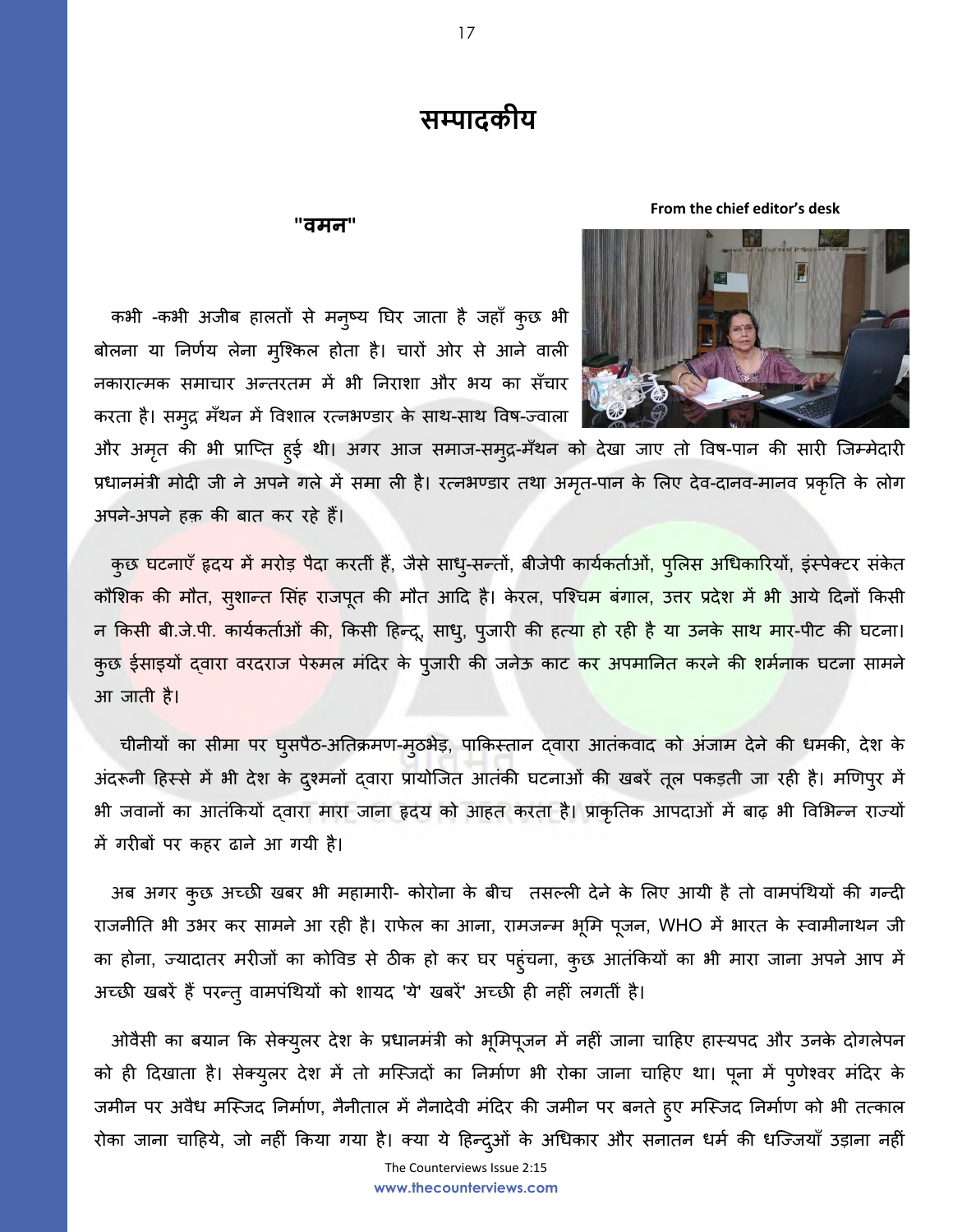है? मनमोहन सिंह दवारा चिस्ती की मज़ार पर चादर, इफ्तार पार्टी या किसी भी मिनिस्टर दवार इफ़्तार की पार्टी का ददया जाना अनुधचत ही है। रोजा पर भी ककसी मश्न्दर से मुसलमानों के ललए ववशेष राशन का इन्तजाम करवाना, मश्स्जदों के इमाम को, मौलववयों को टैक्स के पैसे से तनख्वाह देना भी अत्यन्त अनुधचत, असंवैधाघनक है।

सेक्युलरिज़्म के नाम पर हिन्द्ओं का शोषण तथा मौलवियों का पोषण मात्र उपहास ही है, जबकि पाकिस्तान ,बांग्लादेश में पिछले कई दिनों में मंदिर और बुद्ध की प्रतिमा तोड़ी जा रहीं हैं, हिन्दू इस्लामिक देशों में मौलिक अधधकारों से भी वंधचत ककये जा रहे हैं।

 मंददरों के पुजाररयों को ,सहायकों को, साधु-सन्तों को भी तन्ख्वाह दी जानी चादहए। गुरूद्वारों में भी धमण स्थल के प्रबंधकों को, जैन मंदिर में जैनियों को, सभी हिन्दू धर्मस्थल के कर्मचारियों को भी तन्ख्वाह मिलनी चाहिए। जब ये देश सेक्युलर है तो मुस्लिम पर्सनल लॉ या अल्पसंख्यक के नाम पर विशेषाधिकार क्यों है? सभी देशवासियों के लिये एक ही क़ानून क्यों नहीं है?

मंदिरों पर यदि सरकार अपना स्वामित्व रखती आयी है तो मस्जिदों और चर्च पर भी सरकार को टैक्स लगाना चाहिए। सरकार को संज्ञान लेना चाहिए कि ये सेक्यूलरिज़्म निभाने की जिम्मेदारी सिर्फ हिन्द्ओं की ही नहीं है बल्कि मुस्लिम और ईसाइयों के लिए भी आवश्यक है। क्या मंदिरों और हिन्दुओं को लूटना, हिन्दुओं की हर धार्मिक आस्थाओं को आहत करना ही सेक्युलरिज़्म और अभिव्यक्ति की आज़ादी है? यह तो शत प्रतिशत घटिया, क्रूर और दोहरेपन, तुष्टीकरण की ही अनैतिक राजनीति है।

सनातन धर्म जो मानव सभ्यता के साथ ही विकसित हुआ है उसकी तुलना किसी ऐसे मजहब से नहीं की जा सकत<mark>ी है</mark> जिसका आधार ही हिंसा,बलात्कार, लूट-पाट, प्रताड़ना, क्रूरता <mark>झूठ एवं ढोंग का विस्तारवाद</mark> रहा है। मोहम्मद की जीवनी पर बने फ़िल्म पर पाबंदी लगाने की यहाँ मुसलमानों ने जी <mark>तोड़ कोशिश की है क्यों</mark> कि वे भी जानते हैं कि उनका जीवन भी आदर्श नहीं है, अनैतिक और पापपूर्ण कारनामों से परिपूर्ण है l इसे छिपा कर उनके बलात्कारी मनोवृतियों को मज़हब के नाम पर लोंगों पर थोपा गया है। बालात विस्तार वाद की अवधारणा भी कोरोना-19 की महामारी की तरह ही फैलाई गयी है।<br> $E \subseteq E \cup E$  For  $E \subseteq E$  and  $E \subseteq E$  and  $E \subseteq E$  and  $E \subseteq E$  and  $E \subseteq E$  and  $E \subseteq E$  and  $E \subseteq E$  and  $E \subseteq E$  and  $E \subseteq E$  and  $E \subseteq E$  and  $E \subseteq E$  and  $E \subseteq E$  and  $E \subseteq E$  and  $E \subseteq E$  and  $E \subseteq E$  and  $E \subseteq E$  an

स्वाभाविक रूप से गन्दगी-कीचड़- कीड़े भरे नाली में दवाई डालने से विभिन्न कीड़े-मकौड़े बिलबिलाते हुए बाहर आ जाते हैं। राम-जन्म-भूमि पूजन का कई देशों में प्रसारण शायद वही कीट-नाशक दवा है जिससे बिके हुए नेता बिलबिलाने लगे हैं। विभिन्न प्रकार से हिन्द्ओं की भावनाओं को, सनातन धर्म को, उपेक्षित एवं अपमानित कर पुष्टीकरण की राजनीति करने वाली पार्टियों के प्रवक्ताओं की, घटिया- मनोवृति, विषैले-वक्तव्य, बिकाऊ-चरित्र, नेताओं, वकीलों, झूठे सेक्युलर ईसाई और इस्लामिक कट्टरपंथी समुदायों के लोग विष-वमन करते हुए आम भारतीयों के सम्मुख आ गए हैं।

इसमें से बहुत से नेता चुनाव के समय पुनःगिरगिट की तरह रंग बदलते नज़र आयेंगे। अगर जनता जागृत बनी रही तो इन वामपंथी, ववष-वमन करने वालों को अवकय पहचानेगी।

> The Counterviews Issue 2:15 **www.thecounterviews.com**

18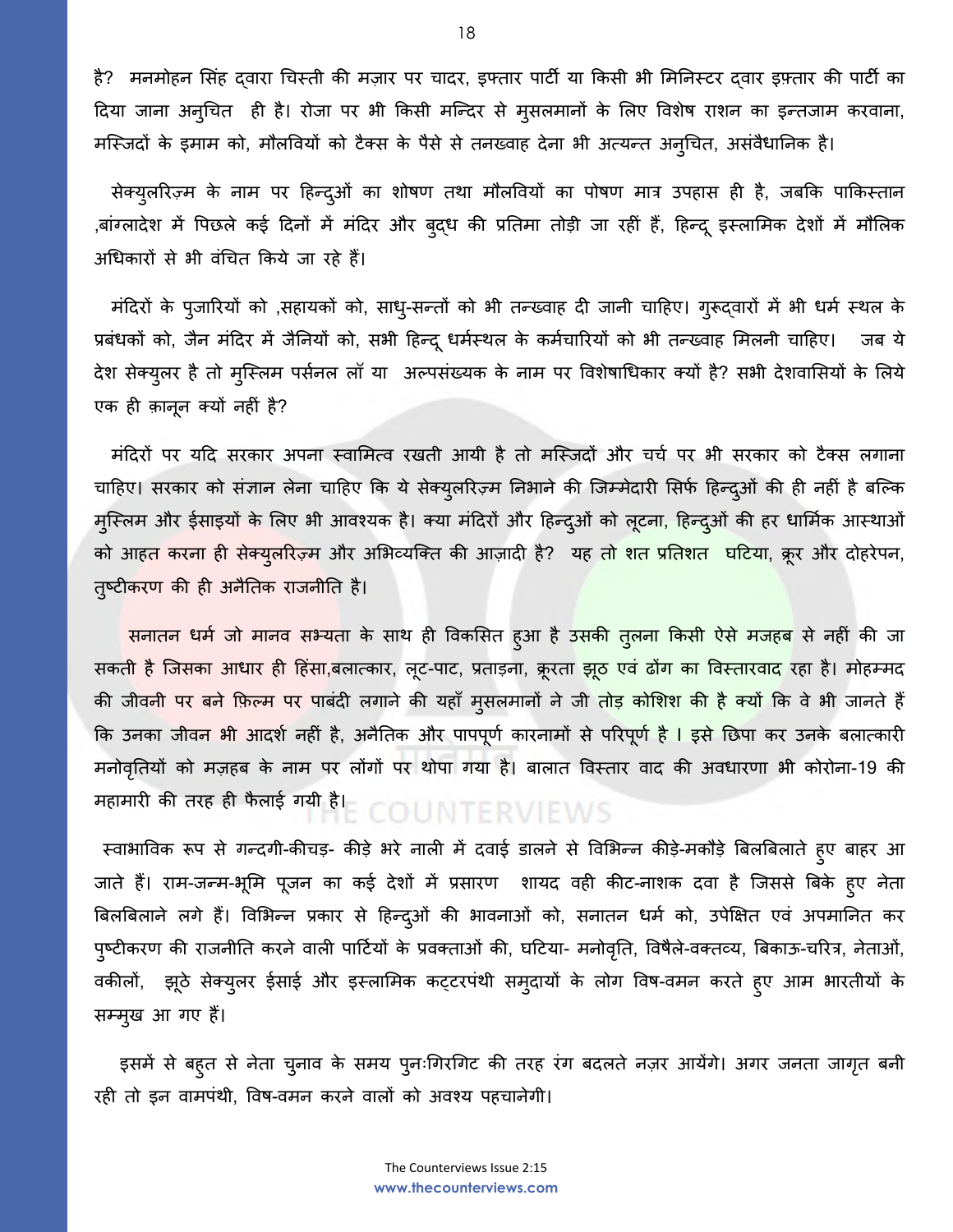हिन्दुओं के साथ-साथ देश की सेवा करने वाले जवानों को निरन्तर अपमानित करने वाली, देश-विरोधी बयान देने वाली, निहत्थे साधु-सन्तों, दलितों, गरीब हिन्दुओं, निःस्वार्थ भाव से काम करने वाले सामाजिक कार्यकर्ताओं को आये दिन मरवाने वाली, दोगले नेताओं आम जनता को जरूर सबक सिखाएगी। आवश्यकता है छद्मवेशी दुश्मनों की विषाक्त मनोववृत्तयों को पहचानने की।

### The Counterviews Issue 2:15 **www.thecounterviews.com**

प्रतिमत

THE COUNTERVIEWS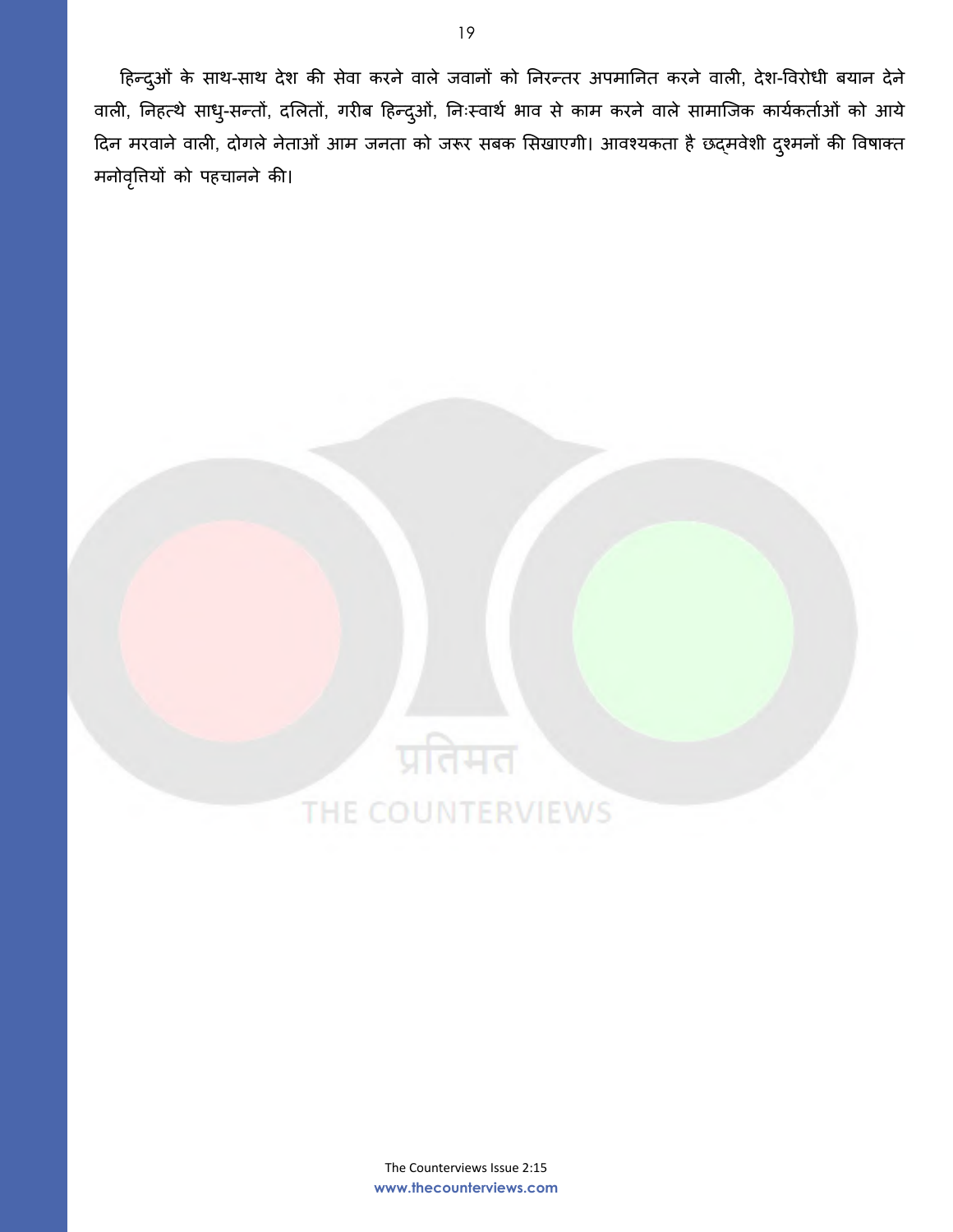## **"बीस का ववष"**

दो हजार बीस अपने साथ समस्याओं का समुद्र ले कर आया हैऔर साथ ही 'समुद्र-मंथन' क्या हैयह भी समझा रहा है। सी.ए.ए. के धरने के साथ शायद बहुतों को अक्ल आ गयी होगी कि हिन्दू-समुदाय सहज ही भोले और आवश्यकता से अधिक सहनशील होते है।सहजता से विश्वास कर शान्ति बनाये रखना अपनी जिम्मेदारी समझते हैं।आज़ादी के बाद भी कााँग्रेलसयों ने संववधान को कािी तोड़ा-मरोड़ा और एक-पिीय फायदे को बनाये रखने के ललए कुछ ववशेषाधधकार जोड़ते चले गए।

बाबा-अम्बेडकर ने दलितोद्धार के लिए जब रिजर्वेशन कराया तो उन्होंने भी हिन्द्ओं को बाँटने का ही काम किया था परन्तु उच्चवर्ग हिन्दुओं ने उसे मानवता की भलाई का लिए स्वीकार कर लिया क्योंकि इससे पहले महात्मा बसवेश्वर ने भी लिंगायत मंतव्यों की स्थापना कर हिन्द्ओं के सभी समुदायों में समानता का व्यवहार बनाना अपना मूल ध्येय रखा था।

धर्म के आधार पर बाँटे गए भारत देश में हिन्द्ओं के लिए बनाये गए हिंद्स्तान को सिर्फ अपनी स्वार्थी प्रवृतियों के पोषण के लिए नेहरू दवारा मुस्लिमों को भी रहने की इजाज़त दे दी गयी जिन्हें उनकी पुत्री इन्दिरा ने बढ़वा ही दिया।सेक्यूलर और मुस्लिम पर्सनल लॉ बड़ी ही चालाकी से संविधान मे<mark>ं जोड़ दिया गया, साथ ही</mark> साथ हिन्द्ओं को बेबस और कमजोर बनाने के लिए हिन्दू-धर्म ग्रन्थों की स्कूलों में पढ़ा<mark>ई पर रोक लगा दी गयी।स्कूल</mark> के सिलेबस और शिक्ष<mark>ा-व्यवस्था में मुसलमानों को र</mark>ख कर इतिहास को भी बहुत ज्याद<mark>ा तोड़-मरोड़कर पेश किया गया है।</mark> कोंग्रेसियों की चालाकी और पक्षपाती रवैये को कोई भी हिन्दू आज अगर आँखें खोल कर देखे तो अच्छी तरह समझ सकता है।

काँग्रेसी सरकार,विशेषतः नेहरू परिवार के द्वार बहुत ही धूर्तता और विभिन्न तरीकों से वोट-बैंक की राजनीति करते हुए मन्दिरों, गुरूकुलों को धीरे -धीरे उपेक्षित कर बन्द करवाया गया है। मदरसों,मस्जिदों चर्च एवं मिशनरी स्कूलों को ईमानदार टैक्स पेयर एवं मंदिरों के पैसे द्वारा ही आर्थिक बढ़ावा देती चली गयी और उसका विस्तार करती गयी है।

कोंग्रेसियों की दोहरीकरण के पक्षपाती रवैये की चालबाजी ने बड़ी ही शांति के साथ देश के हिन्दुओं को 'धर्म-निरपेक्षता' पाठ पढ़ाया है। समस्त राज्यों में इस्लामिक और क्रिस्चियनिटी में हिन्दुओं को परिवर्तित करने की छूट दी जाती रही है। सरकारी जमीनों पर कुकुरमुत्तों की तरह मश्स्जदों और चचों को बनाने की खुली छूट दे रखी है श्जसके कारर् सनातन संस्कृघत का ह्रास हो रहा है।

संगठन के अभाव के कारण हिंदुस्तान के भोले हिन्दू-नागरिक कोंग्रेसियों द्वारा प्रायोजित इस्लामिस्टों और क्रिश्चियनों की कुटिल चालों को आज और अभी भी पूरी तरह समझ ही नहीं पाये हैं। वस्तुतः श्री नरसिम्हा राव की मृत्यु के बाद जबसे कााँग्रेलसयों की सत्ता लसमट कर एन्टोघनयो माईनो के पररवार की घनजी जागीर बन चुकी है।

कश्मीर से पण्डितों का सफाया होता रहा है परन्तु किसी भी जगह न तो प्रदर्शन हुआ न ही मानवाधिकार वालों की नींद टूटी, न ही किसी कोंग्रेसी ने पंडितों की प्रताड़ना के ख़िलाफ़ आवाज़ उठाई। असम, केरल, महाराष्ट्र के अलावे भी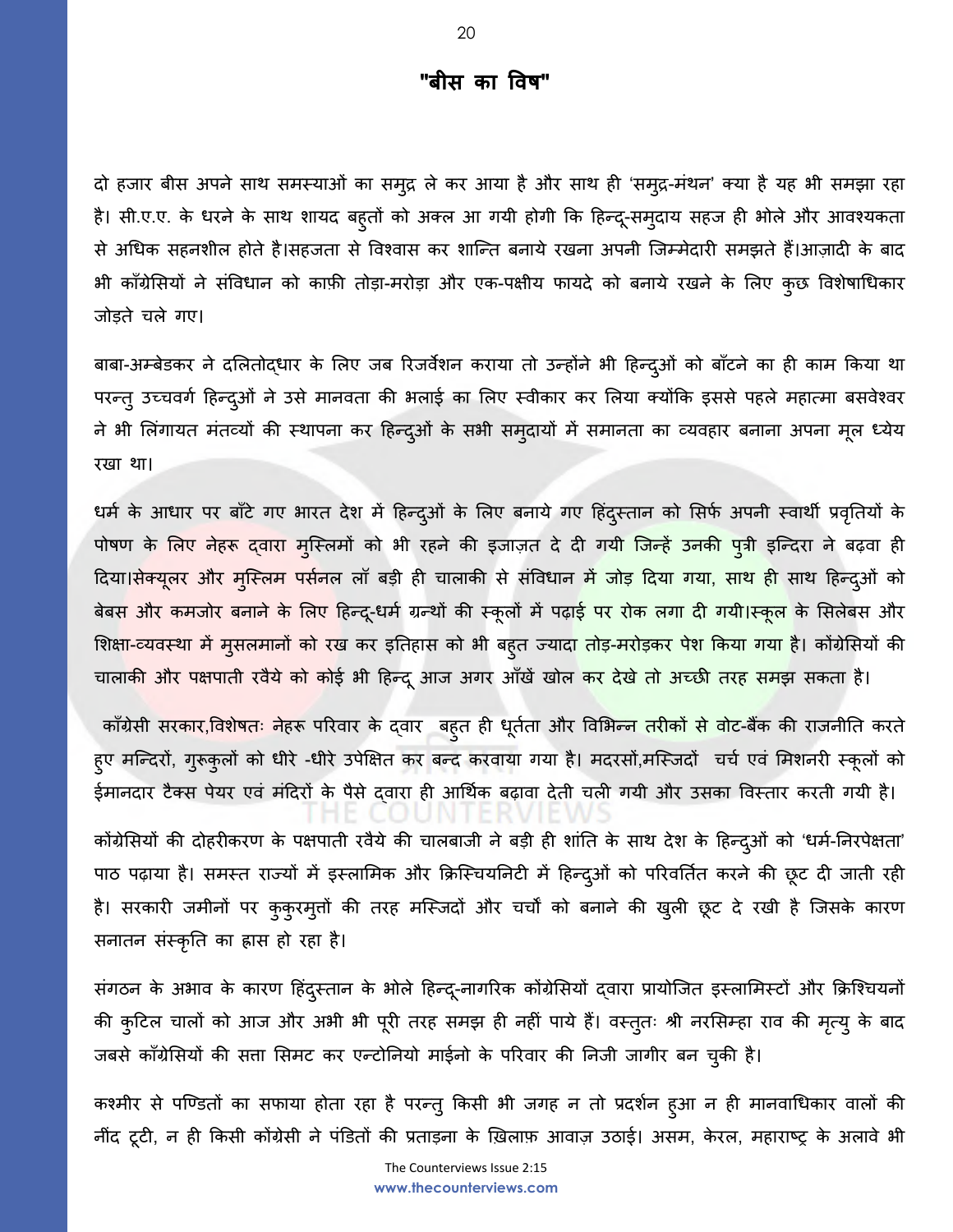कई जगहों पर आतंकवादियों ने जड़ें जमा ली है। देश के विभिन्न हिस्सों में जहाँ भी मुसलमानों की संख्या ज्यादा है हिन्दुओं को प्रताड़ित कर भगाया जा रहा है, उइगूर और रोहिंग्याओं को भी इस्लामिस्टों के साजिश के तहत येन-केन-प्रकारेण बसाया जा रहा है। कहीं किसी अखबार में इक्के-दुक्के खबर आयी भी तो काँग्रेसियों की सरकार ने उसे वहीं रफा-दफा कर पूरे हिंदुस्तान में फैलने से रोक दिया है। आज भी जब पाकिस्तान और बांग्लादेश में हिन्दुओं, क्रिश्चियनों, सिख्खों पर अत्याचारों का सिलसिला जारी है तो न कहीं पर प्रदर्शन होता है और न ही कोई कोंग्रेसी, कम्युनिस्ट, 'आ.आ.पा'.,या अन्य हिन्दुओं की विरोधी पार्टियाँ कोई भी आवाज़ उठाती है।

सी.ए.ए के ववरोधधयों में से ककसी ने भी पाककस्तान में तोड़े गए और बनने से पहले ही मदटयामेट ककये जाने वाले मंदिरों के लिए पाकिस्तान और जिहादी इस्लामिस्टों की निन्दा नहीं की है क्यों कि ये पाकिस्तान का आन्तरिक मामला है। परन्तु वहीं काँग्रेस और उसके समर्थक राम मंदिर के निर्माण में अड़ंगे लगाने की विभिन्न प्रकार से जी तोड़ कोशिश रहे हैं। इस्लामिक देशों में अल्पसंख्यक पर होने वाली ज्यादतियाँ मानवाधिकार वालों के लिए भी कोई महत्व नहीं रखती है क्योंकि आवज उठाने पर उन्हें भी दुनियाँ से जन्नत भेज दिया जाता है। शायद इसीलिए वे पाकिस्तान नहीं जाते हैं।

ककसी भी इस्लालमक देश में अल्पसंख्यकों की प्रताड़ना आम बात है और यह कुरान तथा उनके सररया घनयम के अनुकूल माना जाता है जिसकी कोई सुनवाई नहीं होती है।बाहरी देशों के समर्थन के कारण भारत में भी इन्हीं जिहादी-इस्लामिस्टों की कारस्तानी इतनी ही घटिया हो रही है कि ये प्रादेशिक मुस्लिम एवं अन्य गुण्डों की मदद ले कर मंदिरों के आस-पास की, रेलवेस्टेशनों, सरकारी जमीनों, हिन्दुओं की जमीनों <mark>पर भी अवैध कब्जा कर मज़ार और मस्जिदें</mark> बन<mark>ा देते हैं, जिसे तोड़ने में शायद</mark> वहाँ का प्रशासन असमर्थ होता है य<mark>ा हिचकिचाता है। अगर सी.ए.ए.</mark>का विरोध-प्रदर्शन नहीं होता तो शायद पता भी नहीं चलता कि कितने गद्दार, घ्पैठिये, <mark>देश-द्रोही और विदेशियों द्वारा</mark> समर्थित कितने जिहादी-इस्लामी-जासूस देशवासियों के ही घरों में छिपे बैठे हैं।

जब पानी उबलता है तो तली की चीजें भी ददखाई देने लगती हैं। कोरोना के काल में इन देश-द्रोदहयों, ग़द्दारों, जिहादियों, हत्यारों और हिन्दुओं के दृश्मन भी स्वतः ही उभर-उभर कर तली से ऊपर आ कर खुले आम उबलते दिखाई देने लगे हैं। इनकी गन्दी मानसिकता दुष्टता भरे व्यवहार लगभग रोज ही प्रगट होने लगे, साथ ही इनकी घृणित करतूतों पर पदाण डालने वाली दोगली प्रववृत्त की मुश्स्लम के ताल पर नाचने वाली राज्य सरकारें, नेता-लोग,उच्चपदों पर आसीन मुश्स्लम अधधकाररयों का कलुवषत चररत्र और दोहरापन भी सामने आ गया है।

हिन्द्ओं,साध्-संतो,पुजारियों,दलितों,हिन्दू-स्त्री-बच्ची-बच्चों की हत्यायें,बलात्कार,धर्मान्तरण, सरकारी एवं मन्दिर-मठों के जमीन का अवैध अधिग्रहण बहुत सारी जगहों पर हो रहा है जिसकी चर्चा भी काँग्रेसियों की सरकार नहीं करना चाहती है। कोंग्रेसियों और मुसलमानों के कहे अनुसार जमीन- आवंटन का कार्य, चर्च-मिशनरी, मस्जिदों-मदरसों को दे कर ककया जा रहा है। कोंग्रेसी शासन काल में श्जसे चुपचाप ककया जा रहा था आज वह न्यजू चैनल की अधधकता एवं अन्य मीडिया के कारण भी प्रकट हो रहा है। सेक्युलरिज़्म का ढोंग करते हुए लगभग सभी राज्यों में हिन्दुओं की धार्मिक भावनाओं को आहत करने का उन्हें लूटने का पूर्व-प्रायोजित कार्य विभिन्न तरीके से पर्दे के पीछे शालीनता और शाश्न्त से चल रहा था, वह उभर कर प्रत्यिदशी- ववषाक्तपूर्ण हो गया है।

The Counterviews Issue 2:15 **www.thecounterviews.com**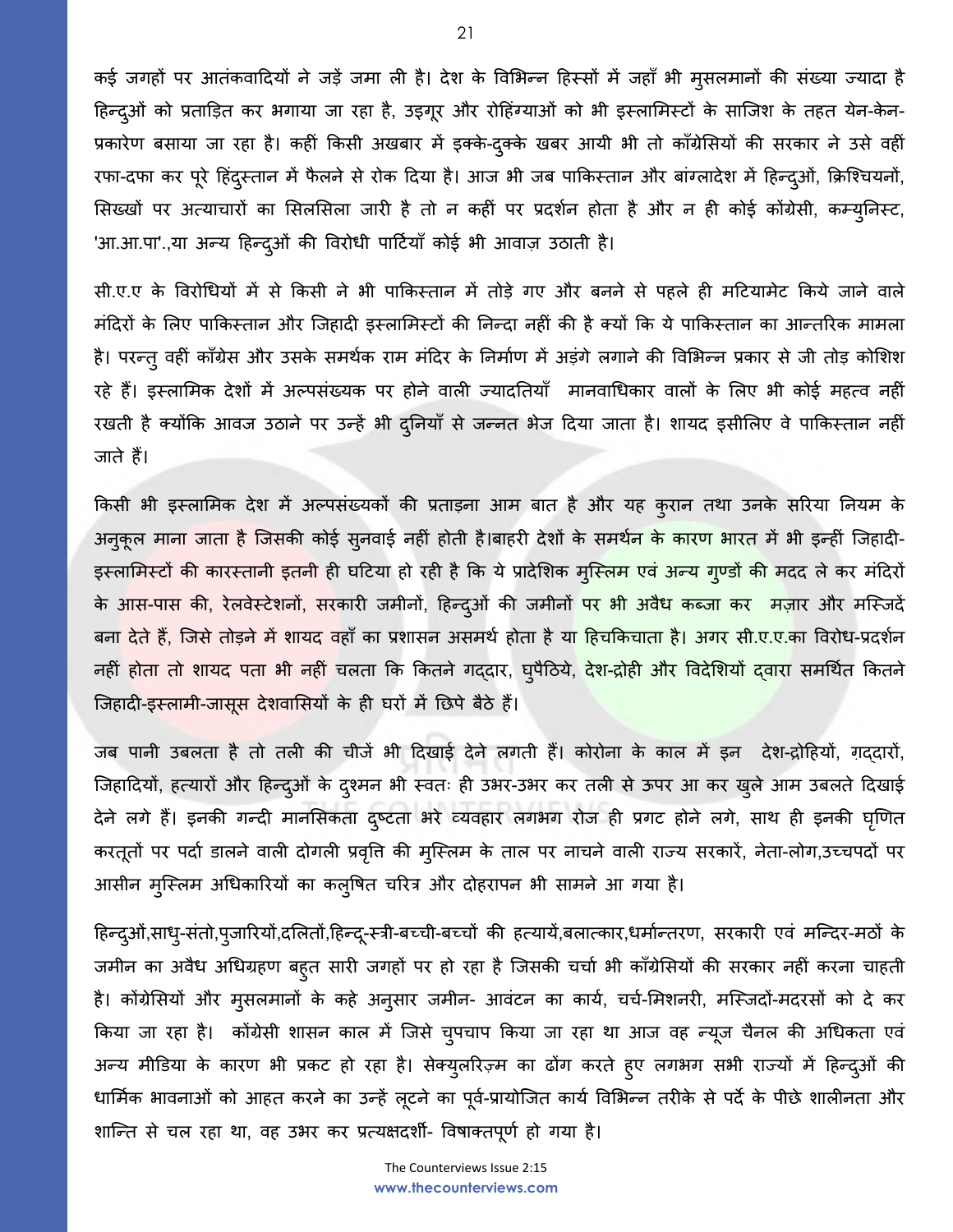राम जन्मभूमि के भूमिपूजन के दिनाँक का एलान होते ही सारे साँप-बिच्छू फन उठाये फूँफकारते और विषैले-डंक के साथ इसमें व्यवधान डालने के लिए सामने आ गये हैं, अपने-अपने तरीके से चारित्रिक परिचय दे रहे हैं। अभी तक मेरे ऐसे सामान्य लोगों को ये ही एहसास था कि सुप्रीमकोर्ट आलस से निर्णय नहीं ले पा रही है,परंतु आज विश्वास हो गया कि इसमें काँग्रेसियों की एंटोनियो माईनो और मुस्लिमों को खुश रखने की राजनीति ही कार्य कर, व्यवधान डालती रही है। साथ ही यह भी एहसास हो रहा है कि काँग्रेस, कम्युनिस्ट एवं उसकी सहयोगी पार्टियाँ पूर्णरूपेण हिन्द्ओं को खत्म करने की साजिश के तहत ही निरन्तर कार्य करती रही है। चीन, पाकिस्तान, अफगानिस्तान, बांग्लादेश यहाँ तक कि भारत के कश्मीर, केरल, राजस्थान, महाराष्ट्र, असम, तमिलनाड़ में भी हिन्दुओं पर होने वाले ज़्यादतियों के विरोध में कुछ नहीं बोलने वाली सरकारें और नेताओं के मुँह से राम-जन्म-भूमिपूजन पर आपत्तिजनक शब्दावलीयाँ झरने की तरह झड़ते आ रहे हैं।

मुसीबतें भी चारों ओर से घेर कर आती हैं इस साल हिन्द- सरकार का सामना चीन, पाकिस्तान, नेपाल, कोरोना आतंकवादियों, देश-द्रोहियों, अन्दरूनी दुश्मनों के साथ-साथ बाढ़ और आर्थिक संकटों से भी है। जिसमें कोंग्रेसियों कम्युनिस्ट तथा राहुल गाँधी के, सेना के मनोबलों को तोड़ने के लिए दिए वाले वक्तव्य-बयानबाजी और चीन से राजीवगाँधी फाउंडेशन को दिए गए दान आदि दुष्कर्म भी बेनकाब हो गए हैं। शरद पवार का बयान कि 'राम-जन्म भूमि पूजन से कोरोना नहीं चला जायेगा'शायद उनकी नज़र में मुस्लिमों को खुश करने का ही हथियार है या उनका निजी मंतव्य ये वही जाने परन्तु बक़रीद पर बेजुबानों की हलाली से क्या कोरोन<mark>ा चला जायेगा या खून की दुर्गन्ध से ये औ</mark>र भी ज्यादा फैलेगा,ये तथ्य भी तो विचारणीय है।

सा<mark>मान्य हिन्द</mark>्ओं के लिए विभिन्न झूठे-सेक्युलर कहे जाने वाले नेताओं, वकीलों के बयान, टिप्पणियाँ आदि स्वाभाविक रूप स<mark>े सनातनी धर्म के अनुयायी हिन्दुओं के</mark> लिए आँखें खोलने में <mark>सहायक हो सकती हैं। मंदिरों</mark> की संपत्तियों को सरकारी नियंत्रण से मुक्त कर स्वायतता के लिये तथा विभिन्न मंदिरों के जीर्णोद्धार के लिए आवाज उठाने की प्रेरणा इन ग़ददार नेताओं के वक्तव्य हिन्दुओं को दे सकते हैं।

आज आवश्यकता है कि मन्दिरों को स्वायत्तता प्रदान की जाए,मन्दिरों में सिर्फ हिन्दू अफसरों की ही नियुक्ति की जाए, मंदिरों का धन सिर्फ सनातन धर्म के विकास के लिए एवं वेदशालाओं को आरम्भ करने के लिए खर्च किया जाए। हिन्द्ओं का (ईसाई या इस्लाम) विदेशी धर्मों में धर्मान्तरण पूर्ण रूपेण रोका जाये ताकि शान्ति के उपासक समाज का ववकास हो सके ।

कोंग्रेसियों की लापरवाही के कारण विदेशी धर्म-प्रचारकों के कारण आतंकवादियों और धूर्तों की जड़ें भारत-भूमि में जम कर इसे बर्बाद करने में लगी हुई है। भारत की भूमि को बचाने के लिए इसके सनातन संस्कृति और सनातन धर्म के उपासक हिन्दुओं को बचाने के लिए हिन्दुओं, मानवाधिकार वालों, सम्पूर्ण सँसार के मानवकल्याण को चाहने वालों को भी जागतृ होना आवकयक है।

अपने मंदिरों के चढ़ावे को सिर्फ हिन्दुओं और सनातन-धर्म के विकास में लगाने के लिए,वेद-पुराण-उपनिषदों के प्रचार-प्रसार के लिए भी आवाज उठाने की नितान्त आवश्यकता है। हिन्द्ओं को सरकार के समक्ष यह प्रस्ताव रखना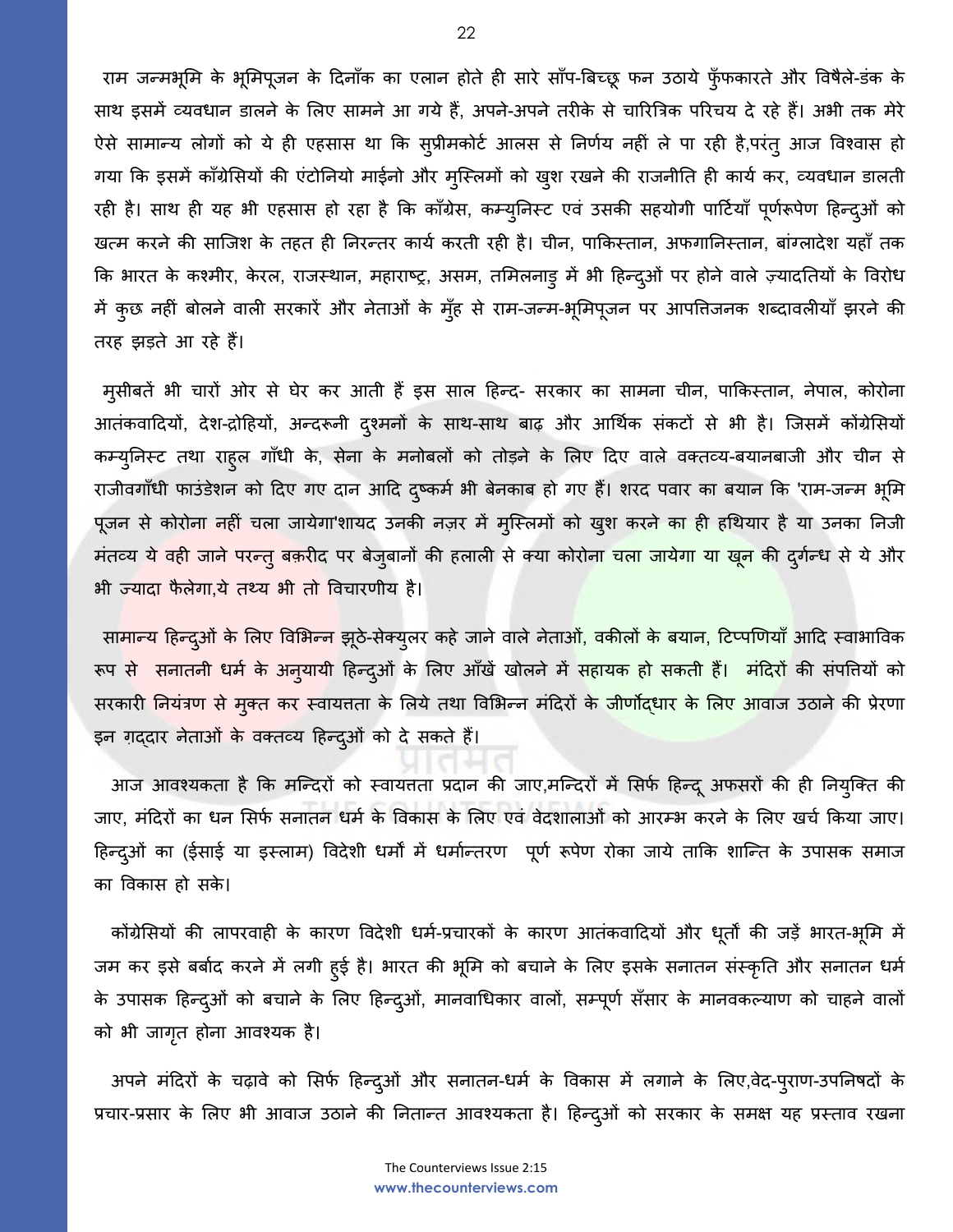भी आवश्यक है कि मस्जिदों और चर्च पर भी कर लगाने की व्यवस्था की जाए और उन पर भी प्रति व्यक्ति कर लगा कर उसके पैसे राज्य-सरकार अपने खाते में जमा करे श्जसके द्वारा ही इन सम्प्रदायों को ववशेष सुववधा प्रदान की जाये न कि मंदिरों के चढ़ावे को अनैतिक ढँग से लूट कर ईसाई मिशनरी, मस्जिदों और मदरसों पर खर्च किया जाये।

सेक्युलर होने के नाम पर राज्य सरकारें हिन्दुओं और मन्दिरों को लुटाना बन्द करें । क्रिश्चियनों और मस्जिदों को भी सेक्युलर बनायें इनके पैसे भी हिन्दुओं पर,जनजातीय लोगों पर बिना उनका धर्मपरिवर्तन किये ही उनकी भलाई के लिए खर्च करें। अंततः बस ये विचार पस्तुत करना चाहती हूँ कि सेकुलरिज्म के नाम पर दोहरीकरण,दोगली और घटिया राजनीति करना छोड़ दें सम्पूर्ण भारत में सभी धार्मिक समुदायों के लिए एक ही प्रकार के कानून बनाये जायें। हिन्द्ओं के मंददरों को लूटने की प्रवघृतयों को त्याग दें।



प्रतिमत

THE COUNTERVIEWS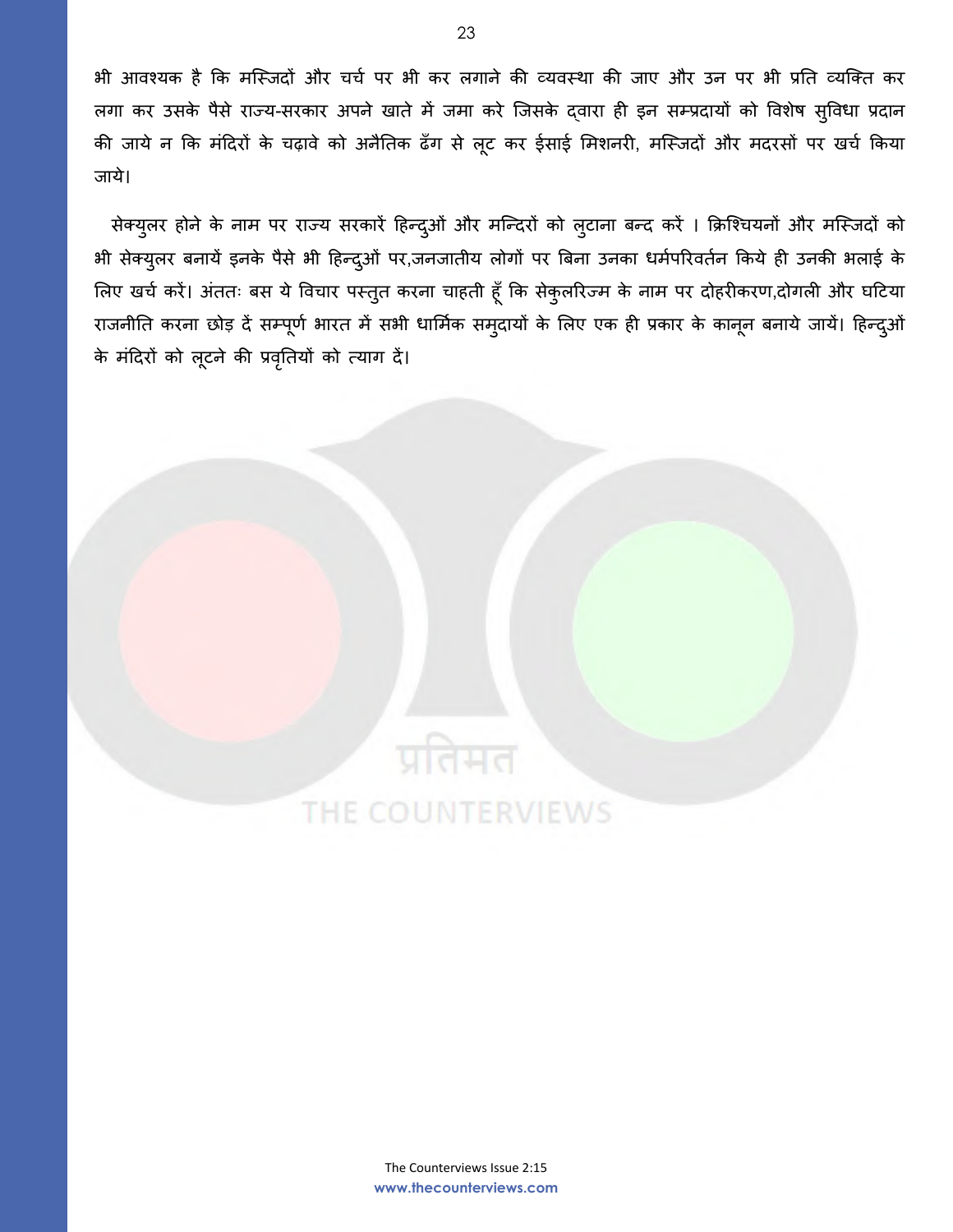अब शताश्ब्दयों के पकचात दहन्दूअपने ही देश में अपनेआराध्य श्री राम के जन्म भूलम पर एक भव्य मंददर का पुनर्स्थापन कर पाएंगे। मुसलामानों ने भारत में आकर हमारी संस्कृति का कुछ इस प्रकार हनन किया कि असंगठित

हिन्दू कुछ न कर पाए। हम अपने ही देश में भगवान् राम के जन्म भलूम का, श्जसको मुसलामानों ने तोड़ कर उस पर साल १५२८ में मस्जिद बना दिया था, ग्रहण न कर सके। जब तक मुसलामानों का भारत में अधधपत्य रहा तब तक तो उनकी क्रूरता के आगे हम कुछ कर ही नहीं सकते थे। लेककन जब उन आतताइयों का पतन हुआ तो हमें पता ही नहीं चला की ककस तरह अंग्रेजों का शासन आ गया। अंग्रेज भी मुसलामानों को नाराज़ नहीं करना चाहते थे अतः श्जस तरह से दहन्दओु ं की अवहेलना होती चली आ रही थी, आगे भी होती रही। मुसलामानों ने श्जतने भी मंददर ढाए थे वे वैसे हे रह गए। राम जन्मभूमि पर भगवान् राम का भव्य मंदिर बनाने की हिन्दुओं की आकांक्षाओं को चंद मुसलामानों ने अँगरेज़ शासकों की मदद से अदालत में लटका कर रख दिया जिसका संक्षिप्त विवरण यहाँ उद्धृत है। उलटे हिन्दुओं की धार्मिक अवहेलना का एक और दौर शुरू हो गया। अब सामूहिक जमीन का ईसाइयों ने अतिक्रमण कर उन्होंने बहतेरे गिरिजाघर बनाने शुरू कर दिए।

देश की स्वतन्त्रता के उपरान्त नेहरू जी ने हिन्दुओं के साथ कुछ ऐसा भददा व्यवहार किया कि अनेको पादरी और मुल्ला तो देश छोड़ कर भाग गए लेककन कब्जा जमाकर बनाई गयीं धार्मिक संपत्ति उनके उत्तराधिकारियों के ही हाथ रह गया। चूँकि चर्च किसी भी मंदिर को तोड़ कर नहीं बनाया गया था इसलिए हिन्दुओं ने आपत्ति नहीं की लेकिन मंदिरों को तोड़ कर जो मस्जिद बनाए गए थे वो भी हिन्दुओं को नहीं मिले जिससे उनका पुनरुद्धार हो सके। इस सूचि में लगभग ४०

### Ayodhya Verdict...the Timelines....

09 Sep 2019- The SC Verdict 2011-SC stayed the orders of Allahabad HC. 30 Sep 10 - Allahabad HC Verdict was delivered. 2003 - ASI found evidence of temple & habitation in the area to the middle of the 13th century B.C. 1992 - Demolition of Babri Masjid 1959 - Suit filed in court on restoration of Temple 27 Mar 1934 - Hindu-Muslim riot in Ayodhya, one mosque dome damaged, reconstructed by British. 18 Mar 1886 - District Judge F.E.A. Chamier also dismissed an appeal 24 Dec 1885 - Sub Judge Pandit Hari Kishan Singh dismissed the suit 27 Jan 1885, Raghubar Das, the mahant (priest) of the Ram Chabutara & Mutawali as well as Muslim trustee filed a civil suit before the Faizabad Sub-Judge. 19 Jan 1885 - Deputy Commissioner prohibited any temple construction 1883 - the Hindus made effort to construct a temple 1855 - after Hindu-Muslim clash, a boundary wall as constructed between Ram Chabutara & Mosque. 1853 - A group of armed Hindu ascetics belonging to the Nirmohi Akhara occupied the site 1838 - British surveyor Montgomery Martin found the pillars in the masjid-e-janmsthan were taken from a Hindu temple. built by Aurangzeb after demolishing the Ram Mandir. 1813-14 - Francis Buchanan-Hamilton survey of Gorakhpur Div on behalf of East India Company said it was built by Aurangzeb. 1528 -Masjid-E-Janmbhoomi was constructed after destroying Ram Temple that existed before.

हज़ार मंदिर थे लेकिन हिन्दुओं की सर्वाधिक आस्था वाली जो मंदिरें थीं वो राम जन्मभूमि, काशी विश्वनाथ और मथुरा की के शवनाथ थीं श्जसके एक दहस्से को तोड़ कर मुसलामानों ने मश्स्जद बना ललया था। इसी तरह कमाल

**हेराम**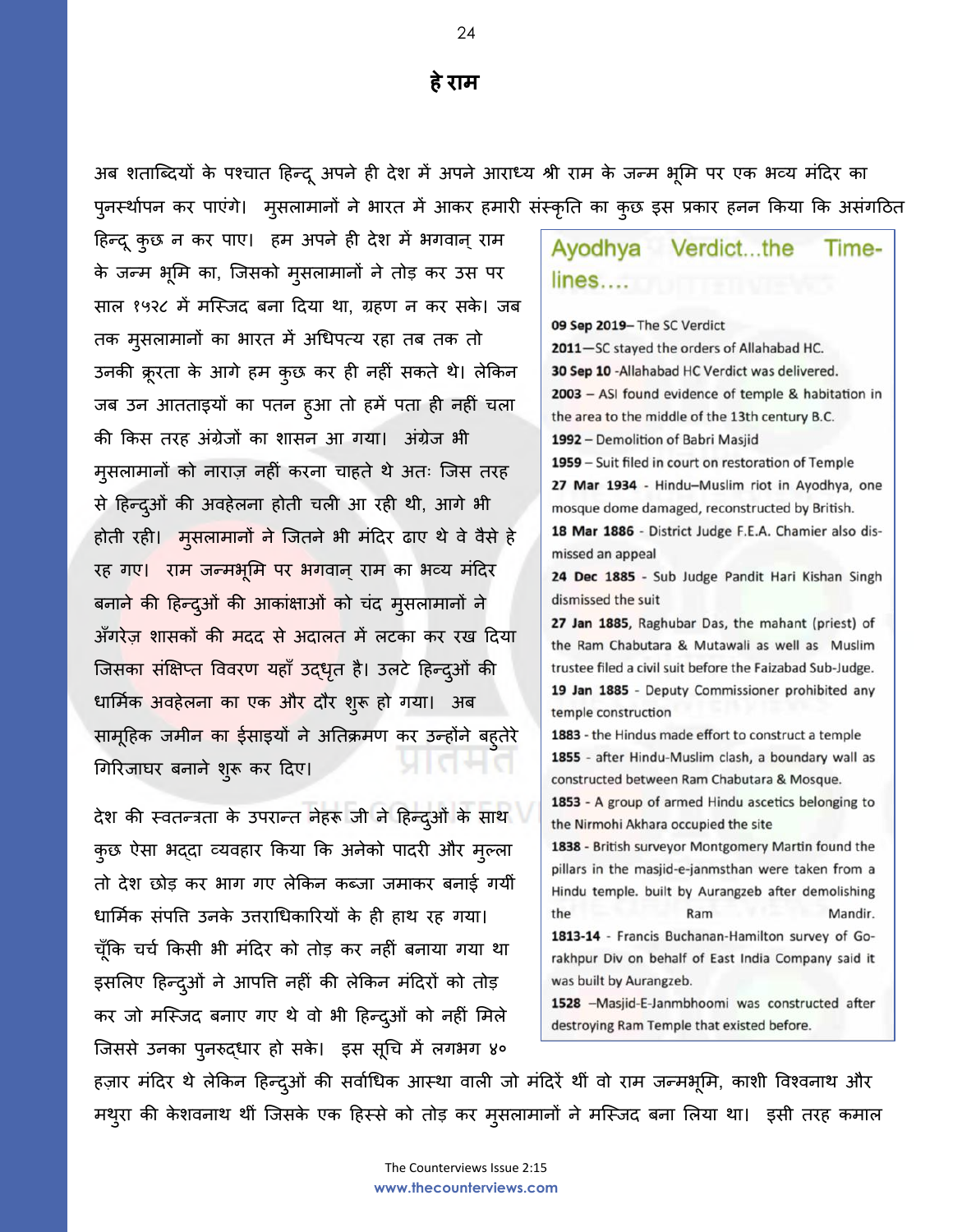मौला मश्स्जद, क़ुतुब मीनार तथा नवाब अली मश्स्जदें भी कई मंददरों को तोड़ कर बनाई गयी थीं। स्वतन्त्रता के ७५ साल बाद भी मुसलामानों के 'वोट' के लौलुप बहुतरेे दहन्दूसाशक व नेता भी मुट्ठी भर मुसलामानों के तलवे चाटने में लगे हैं।



भला हो मोदी सरकार का जिन्होनें सुप्रीम कोर्ट से आग्रह कर राम जन्मभूमि के मसले का यथाशीघ्र समाधान करने के लिए कहा। भला हो जस्टिस श्री रंजन गोगोई का जिहोने दिनानुदि<mark>न मामले की रोज सुनवाई की</mark> और निर्णय दिया<mark>। आज लगभग ५०० सालों के</mark> बाद हिन्दू अपने आस्थानुसार पुरुषोत्<mark>तम भगवान् राम के मंदिर का</mark> राम जन्मभूमि पर ही पुनर्निर्माण कर सकेंगे।

> "श्री राम चंद्र कृपालु भजमन हरण भाव भय दारुणम्। नवकंज लोचन कंज मुखकर, कंज पद कन्जारुणम्।। कंदर्प अगणित अमित छवी नव नील नीरज सुन्दरम्। पट्पीत मानहु तडित रूचि शुचि नौमी जनक सुतावरम्।। भजुदीन बंधुददनेश दानव दैत्य वंश घनकंदनम।् रघूनंद आनंद कंद कौशल चंद दशरथ नन्दनम्।। सिर मुकुट कुण्डल तिलक चारु उदारू अंग विभूषणं। आजानु भूज शर चाप धर संग्राम जित खर-धूषणं।। इति वदति तुलसीदास शंकर शेष मुनि मन रंजनम्। मम ह्रदय कंुज घनवास कुरु कामादी खल दल गंजनम।्I"

जय श्री राम !